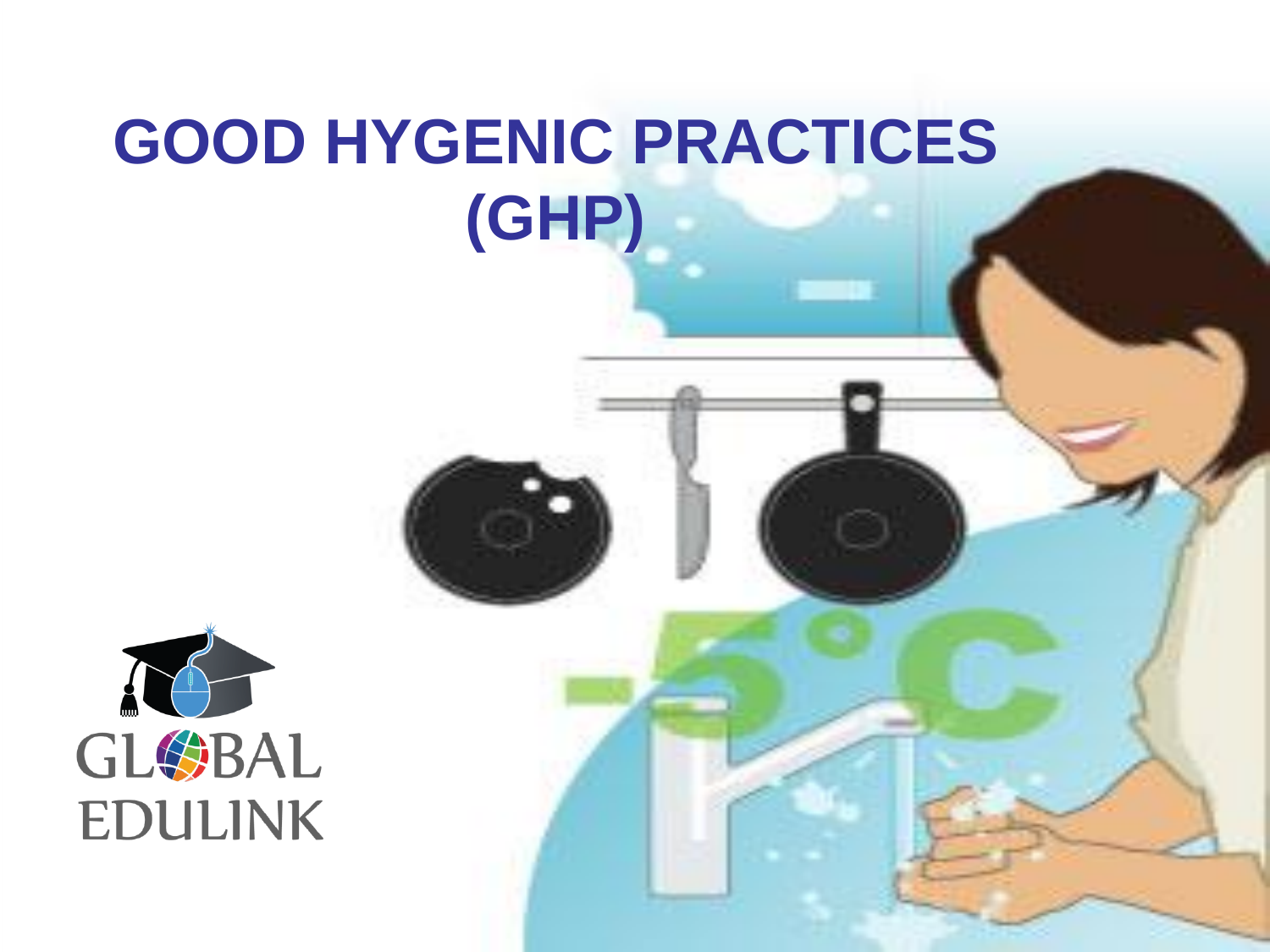BY

SREELEKHA K SAPNA RAVEENDRAN MANJU M J SOUMYA PRAKASH AMALU JOHNY SHIKHA K A KALA WILSON YASMIN N R SREERAJ P MANI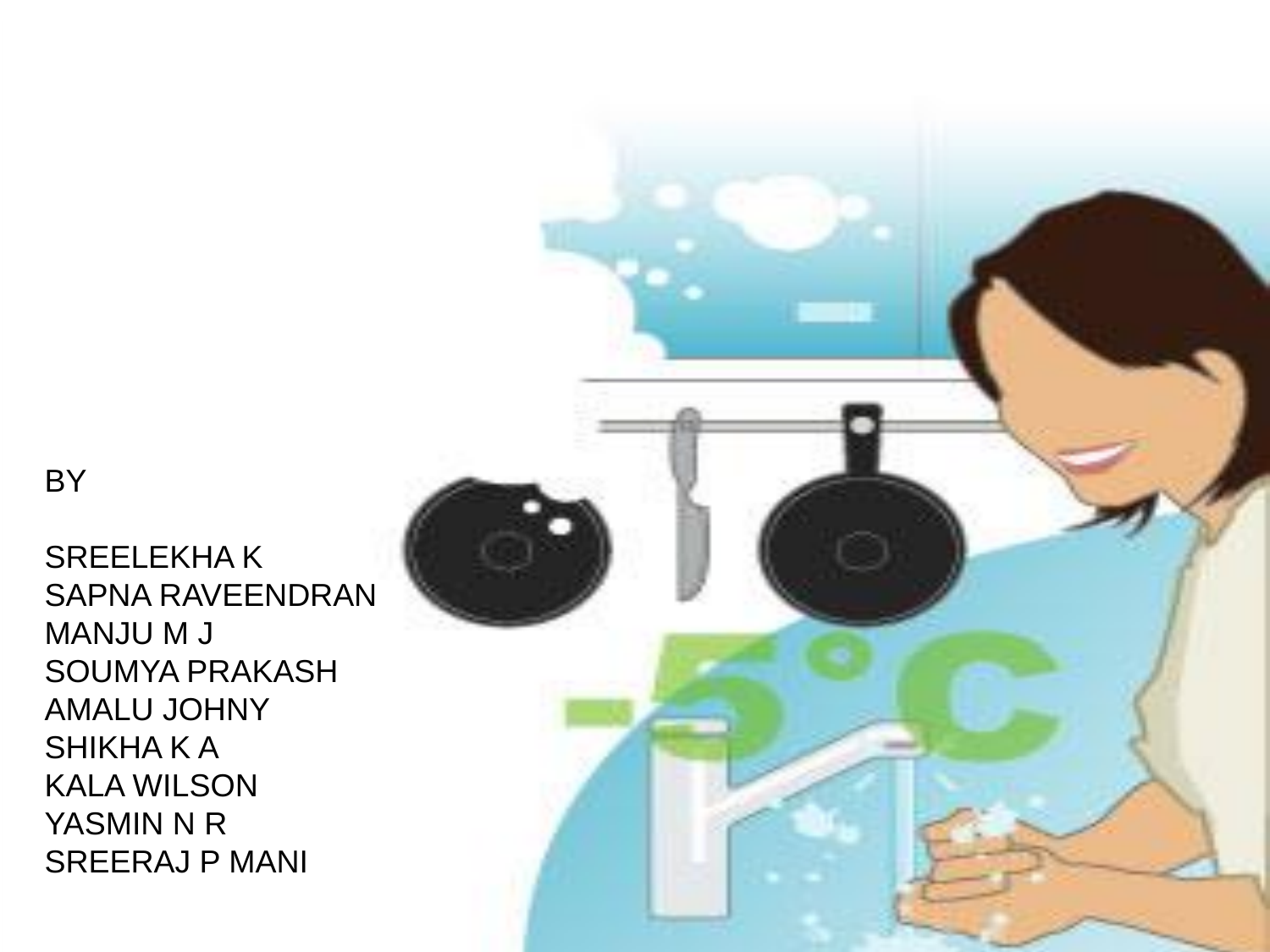# **INTRODUCTION**

#### **HYGIENE**

**It refers to the set of practices associated with the preservation of health and healthy living.**

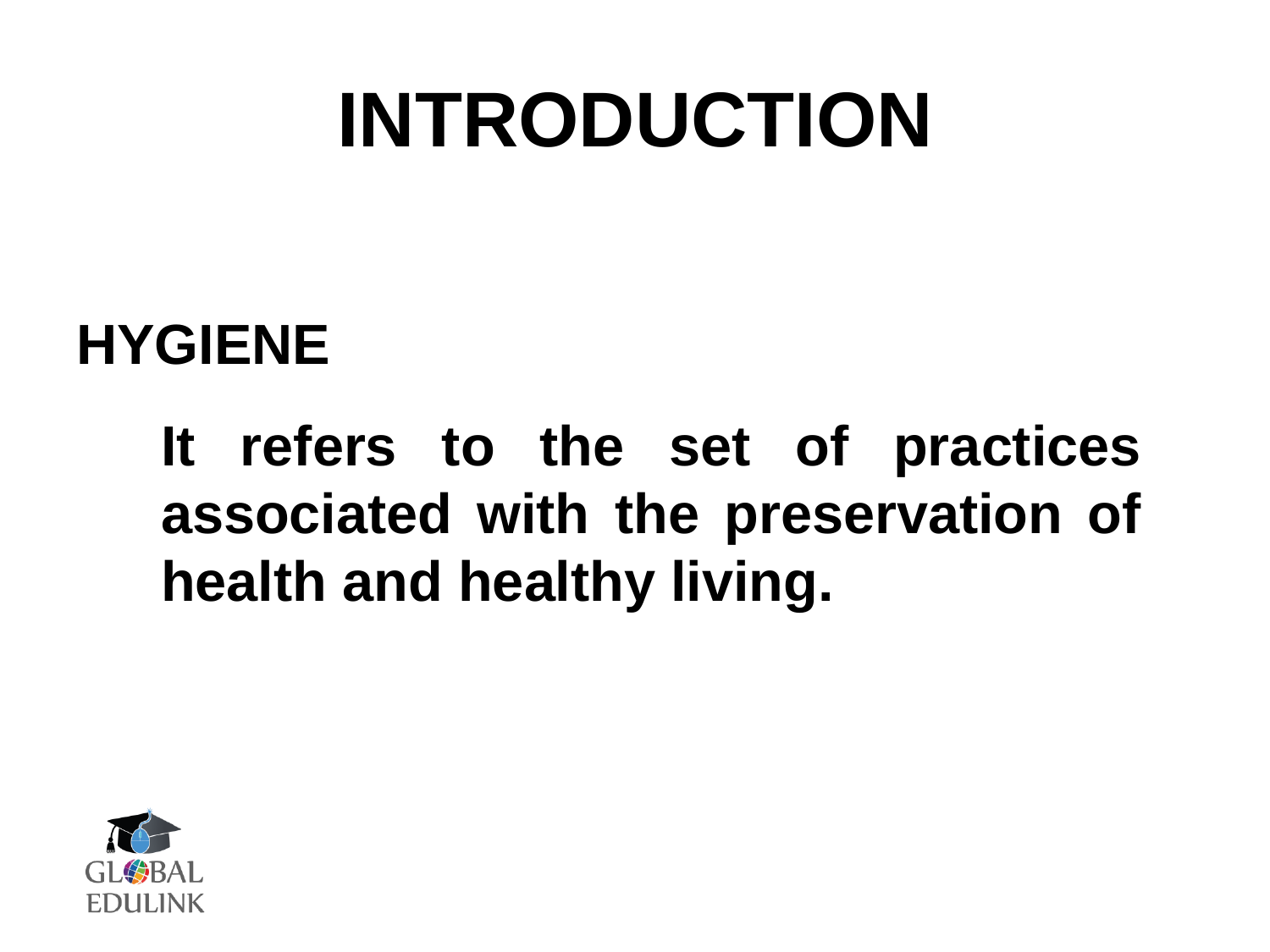# CONCEPT OF HYGIENE

- The term "hygiene" is derived from hygeia, the Greek Godess of health, cleanliness and sanitation
- A concept related to medicine, personnel and professional practices related to most aspects of living.



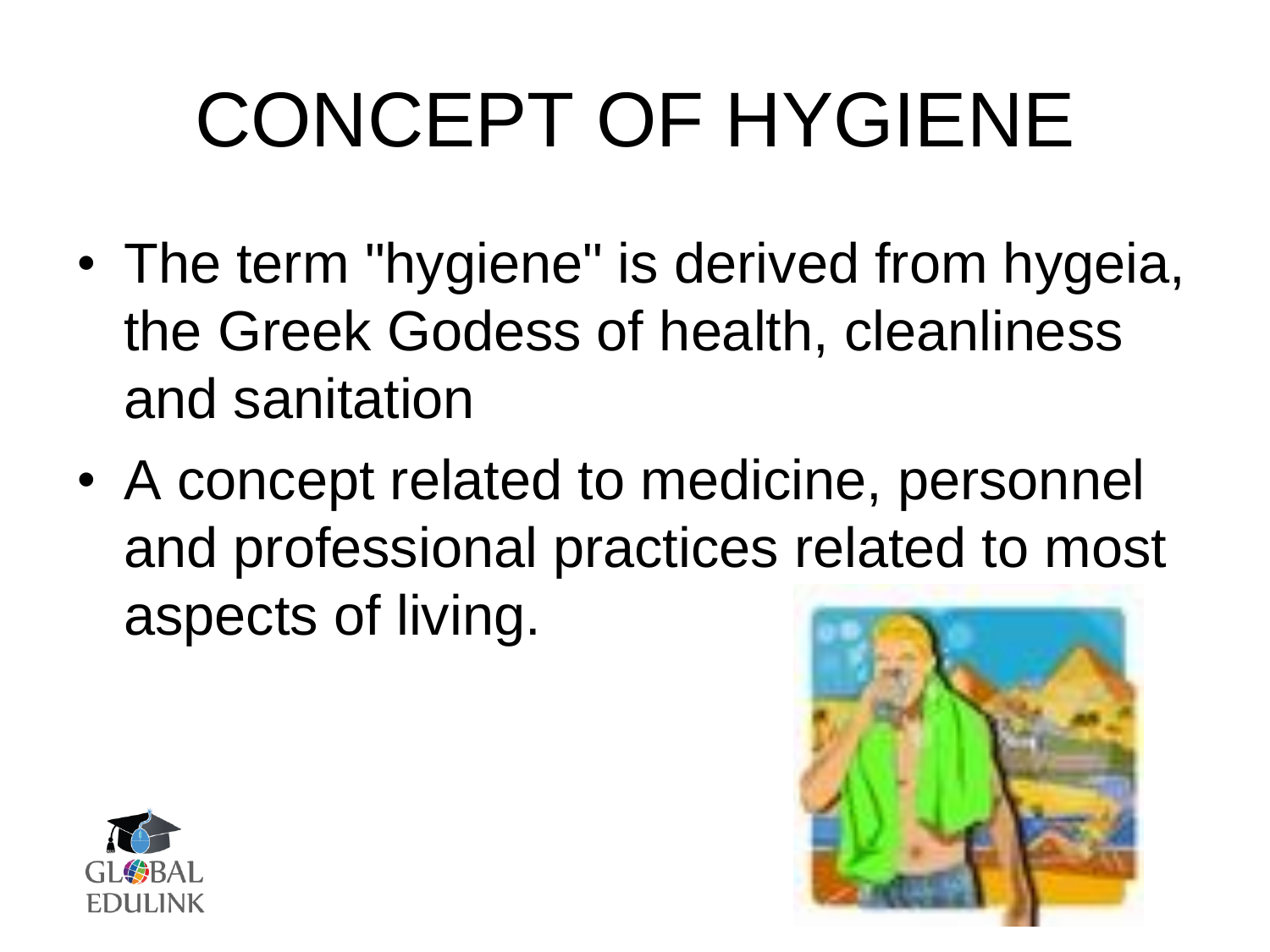#### GHP

- **Good Hygienic Practices deal with safety and suitability requirements to be followed world-wide**
- **GHP include all practices regarding the conditions and measures necessary to ensure it**

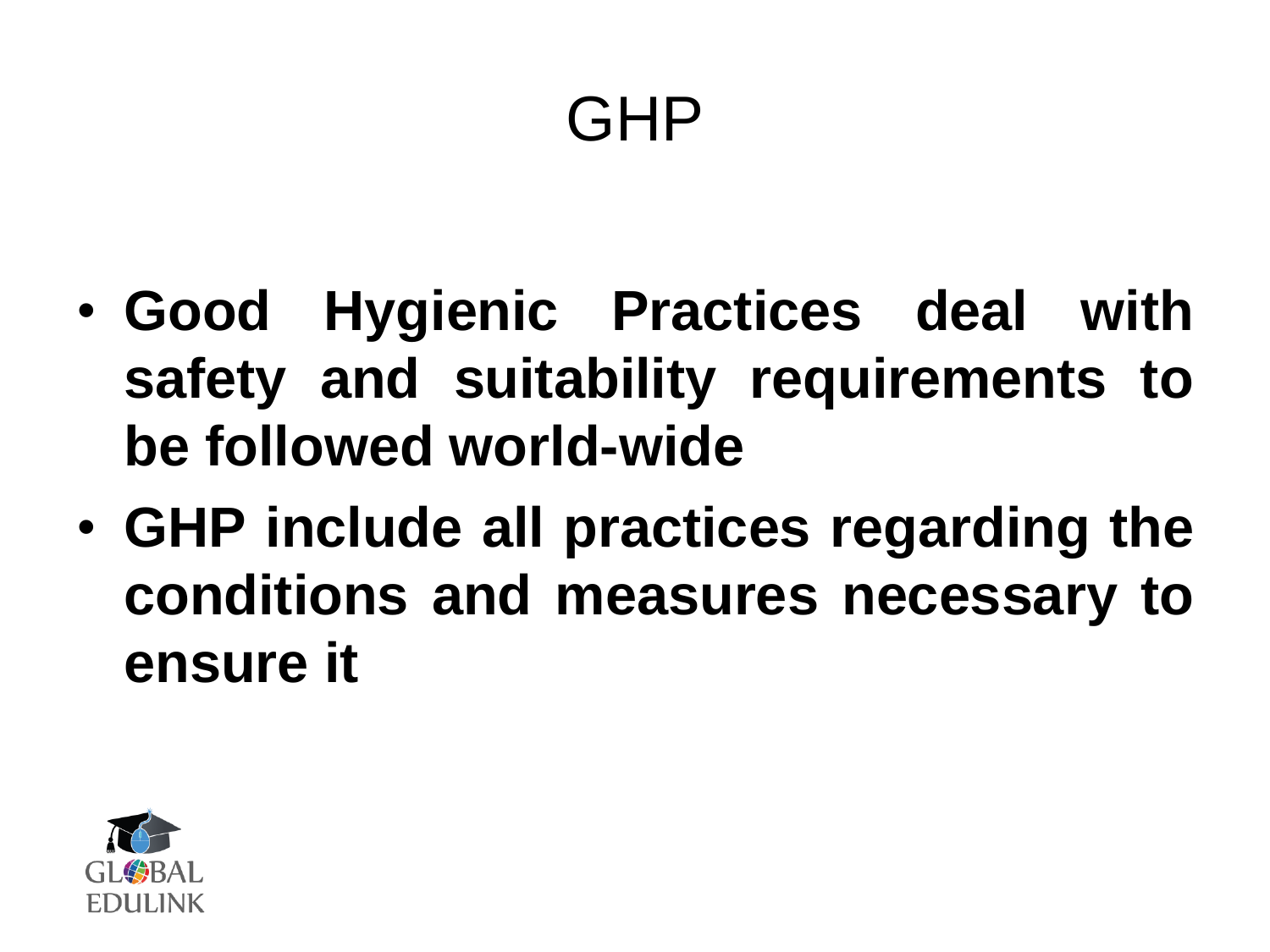## **Medical hygiene**

• Medical hygiene pertains to the hygiene practices related to the administration of medicine, and medical care, that prevents or minimizes disease and the spreading of disease.



.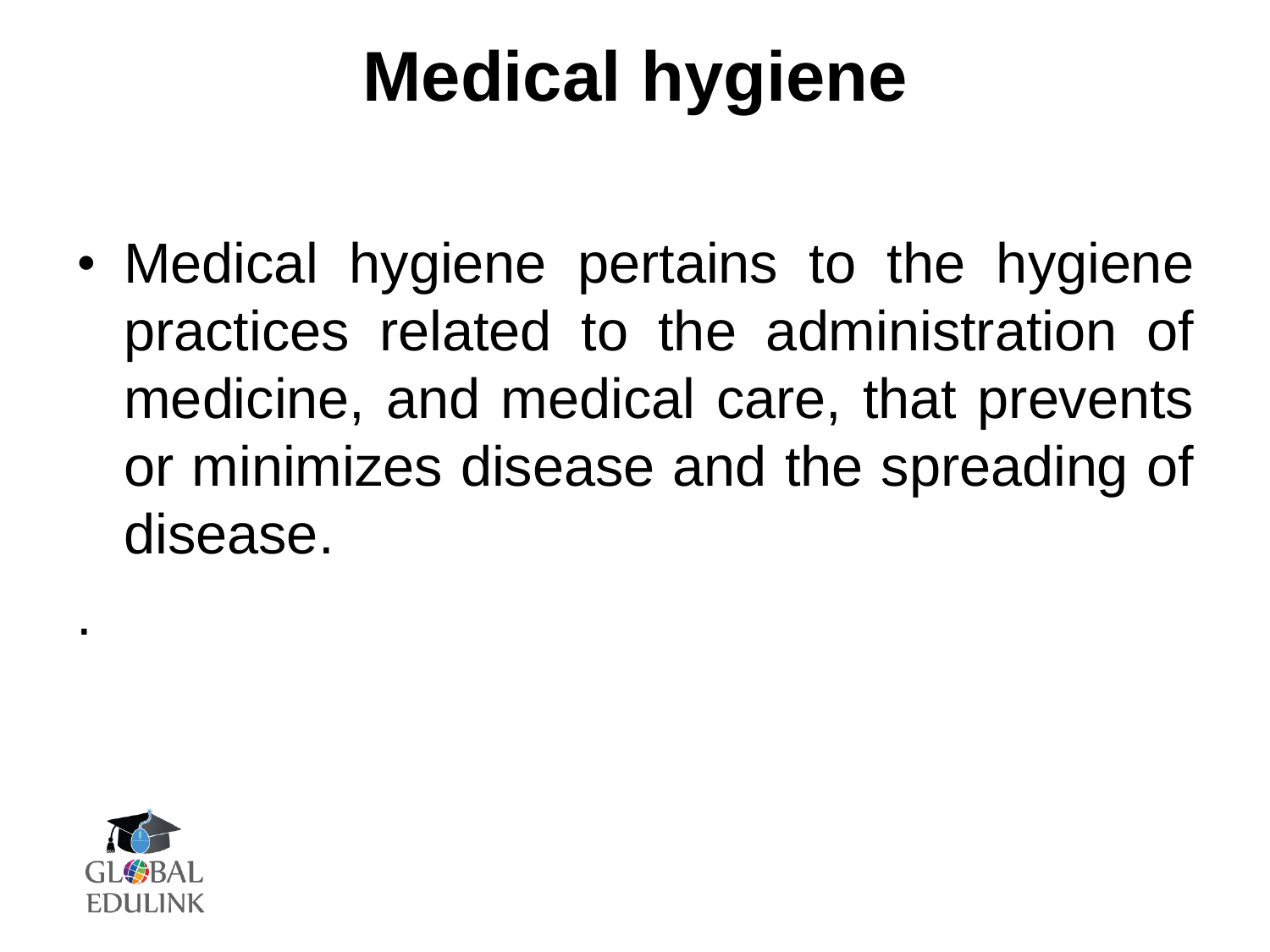# **Body hygiene**

• Body hygiene pertains to hygiene practices performed by an individual to care for one's bodily health and well being, through cleanliness.

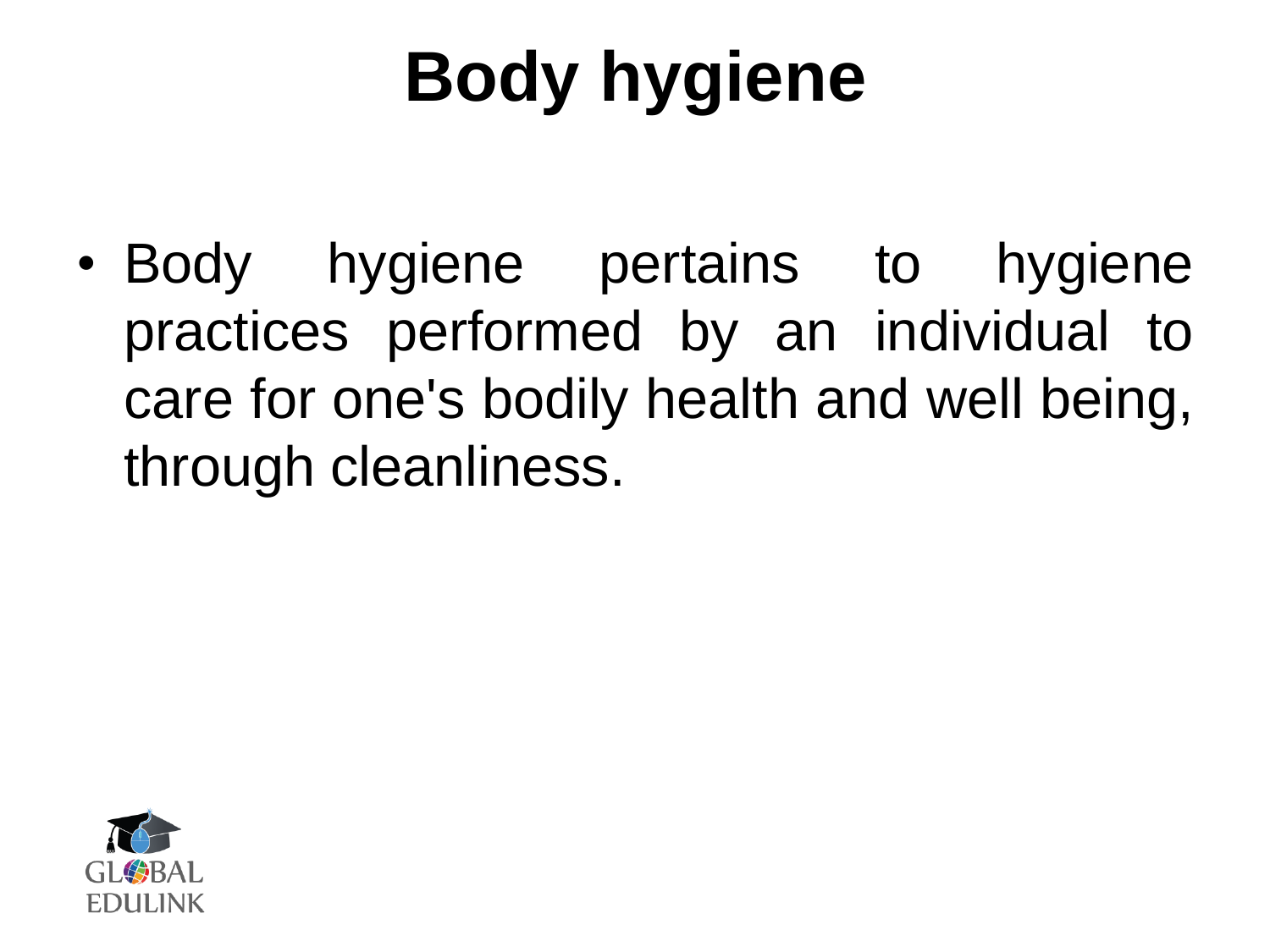# **Culinary hygiene**

• Culinary hygiene pertains to the practices related to fo[od](http://en.wikipedia.org/wiki/Food_contaminants) management and cooking to prevent [food](http://en.wikipedia.org/wiki/Food_poisoning) [contamination,](http://en.wikipedia.org/wiki/Food_contaminants) prevent food [poisoning](http://en.wikipedia.org/wiki/Food_poisoning) and minimize the [transmission](http://en.wikipedia.org/wiki/Disease_transmission) [of](http://en.wikipedia.org/wiki/Disease_transmission) [disease](http://en.wikipedia.org/wiki/Disease_transmission) to other foods, humans or animals. Culinary hygiene practices specify safe ways to handle, store, prepare, serve and eat food.

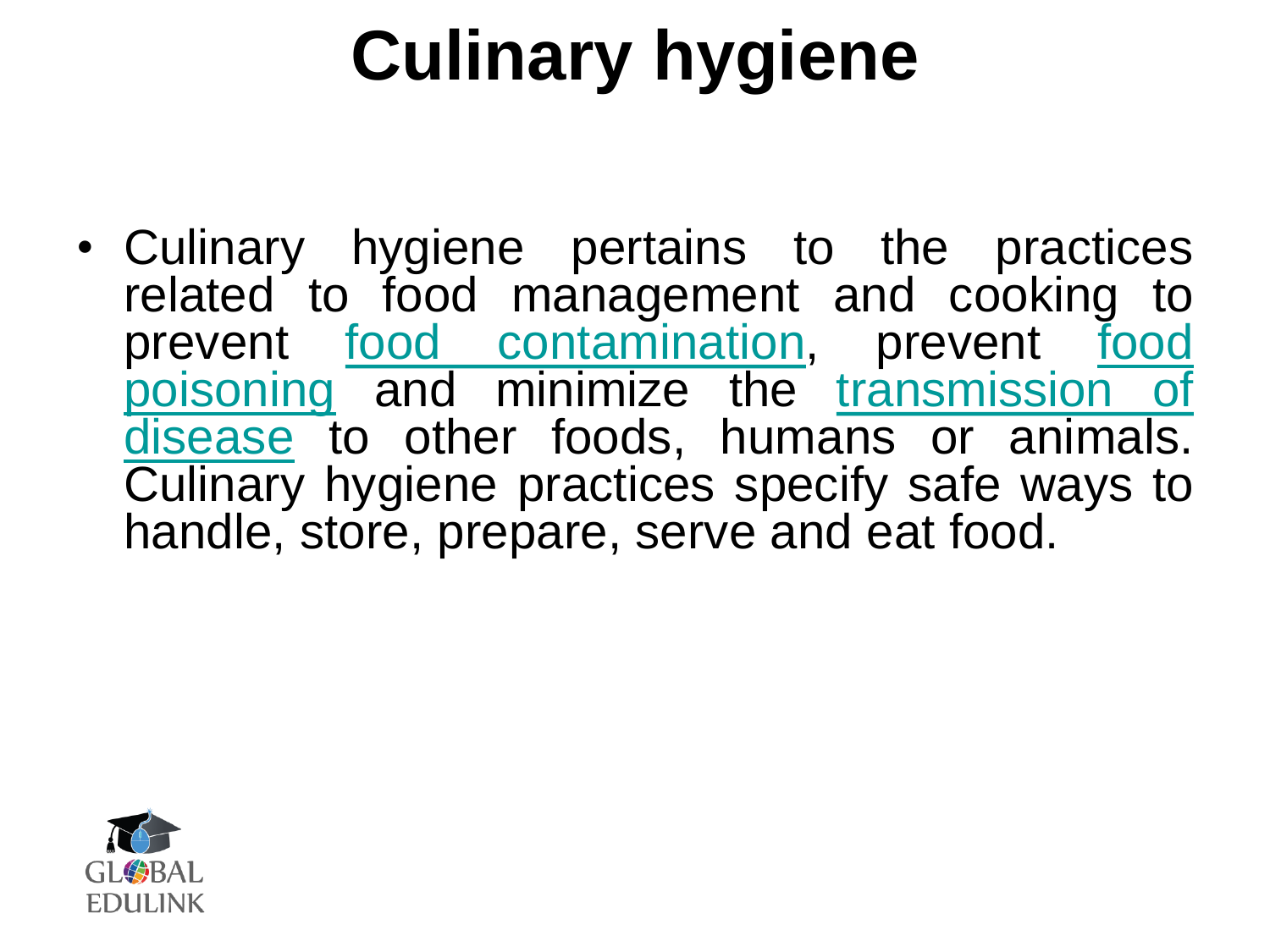- Culinary practices include:
- Cleaning and [sterilization](http://en.wikipedia.org/wiki/Sterilization_%28microbiology%29) of food-preparation areas and equipment (for example using designated cutting boards for preparing [raw](http://en.wikipedia.org/wiki/Raw_food_diet) meats and vegetables).
- Proper [storage of food](http://en.wikipedia.org/wiki/Food_storage) so as to prevent [contamination](http://en.wikipedia.org/wiki/Food_poisoning) by [vermin](http://en.wikipedia.org/wiki/Vermin).
- [Refrigeration](http://en.wikipedia.org/wiki/Refrigeration) of foods (and avoidance of specific foods in environments where refrigeration is or was not feasible).
- Labeling food to indicate when it was produced (or, as food manufacturers prefer, to indicate its ["best before"](http://en.wikipedia.org/wiki/Shelf_life)  [date\)](http://en.wikipedia.org/wiki/Shelf_life).

per disposal of uneaten food and packaging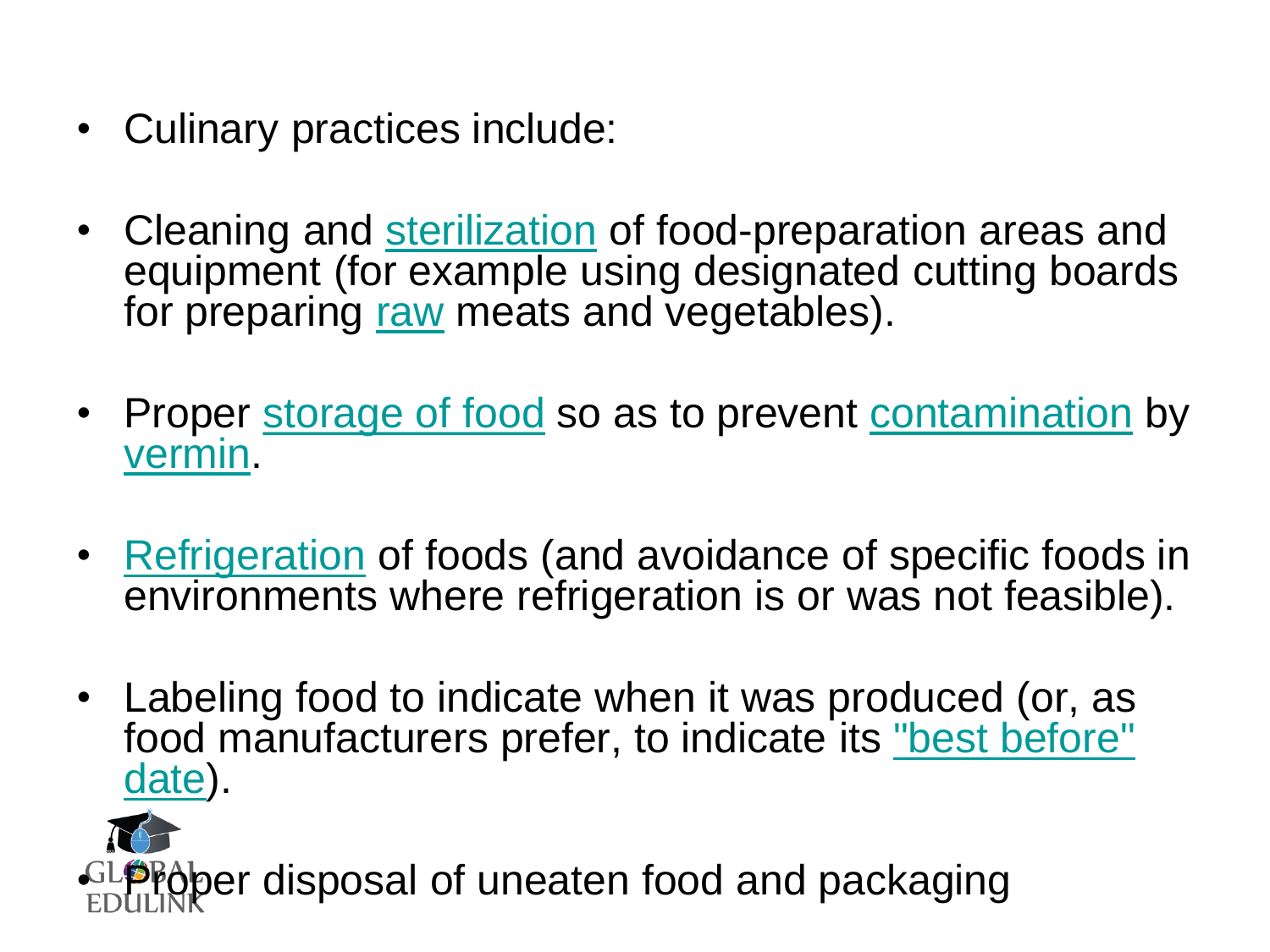## **Personal service hygiene**

- Personal service hygiene pertains to the practices related to the care and use of instruments used in the administration of personal care services to people:
- Personal hygiene practices include:
- Sterilization of instruments used by service providers including [hairdressers,](http://en.wikipedia.org/wiki/Hairdresser) [aestheticians,](http://en.wikipedia.org/wiki/Aesthetician) and other service providers.
- Sterilization by of instruments used in body [piercing](http://en.wikipedia.org/wiki/Body_piercing) and [tattoo marking.](http://en.wikipedia.org/wiki/Tattoo)
- Cleaning hands.

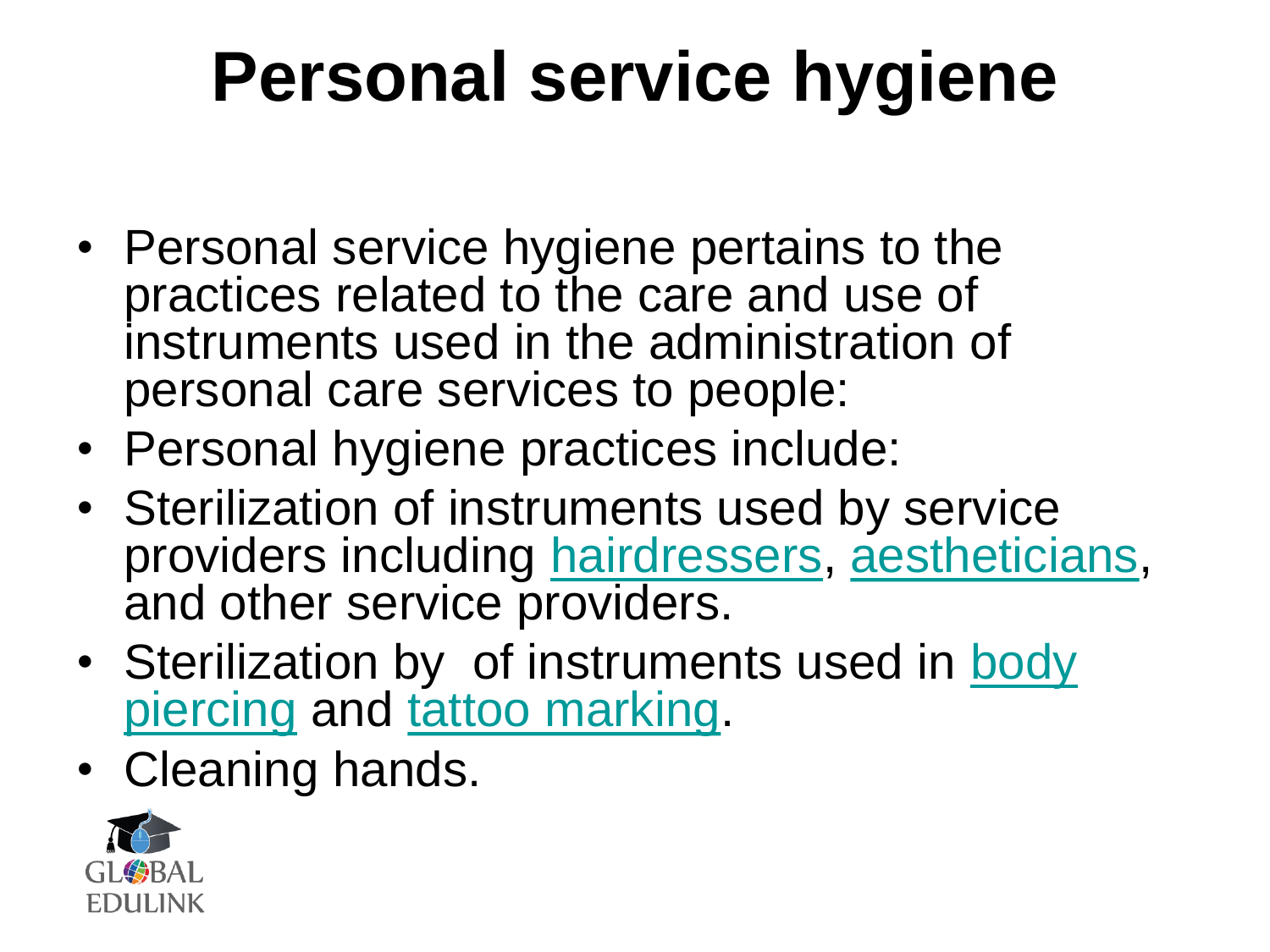# Food hygiene

 There are some essential principles of food hygiene to achieve the goal of ensuring that food is safe and suitable for human consumption

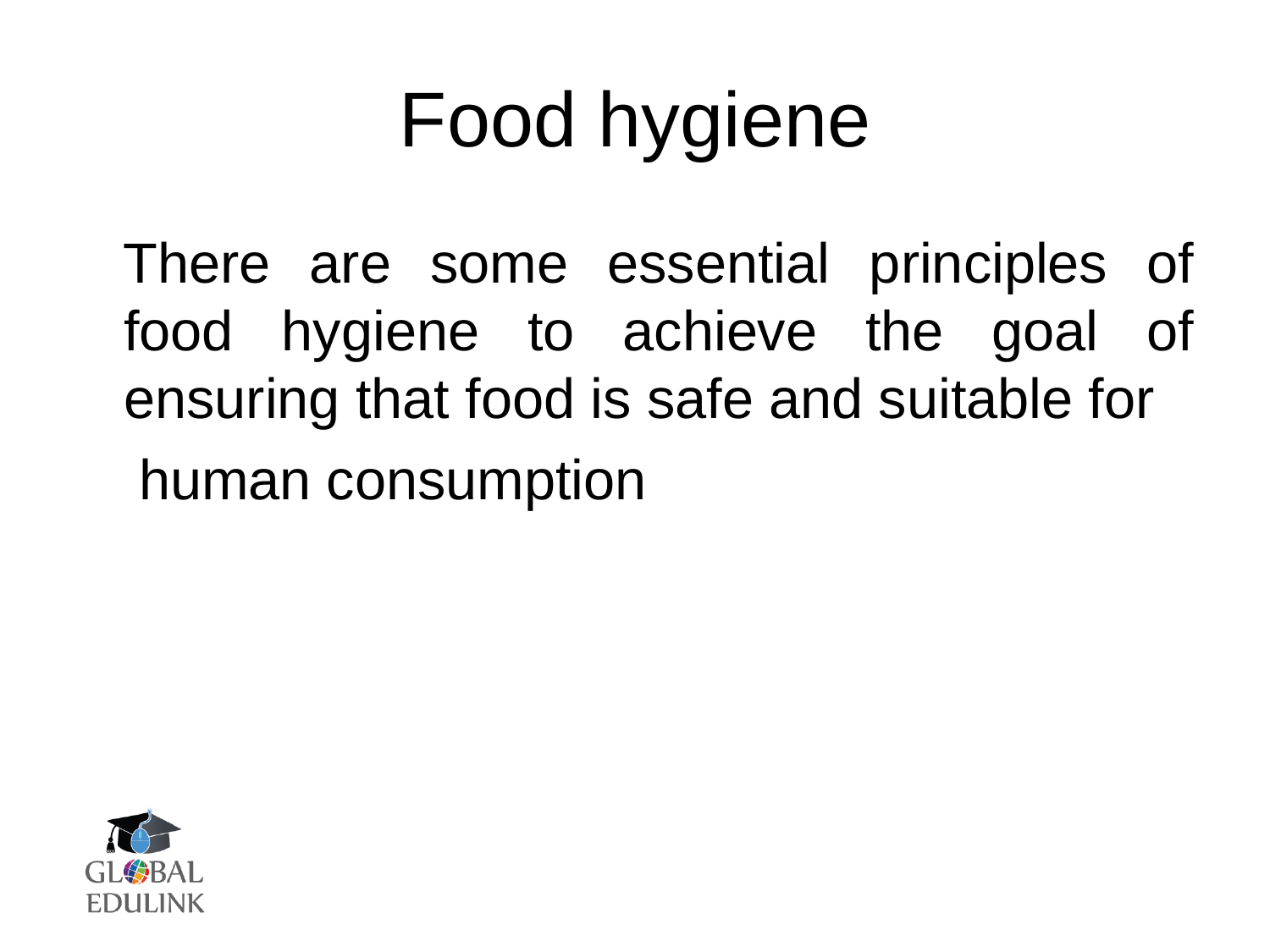# **Food safety**

 **Assurance that food will not cause harm to the consumer when it is prepared and /or eaten**

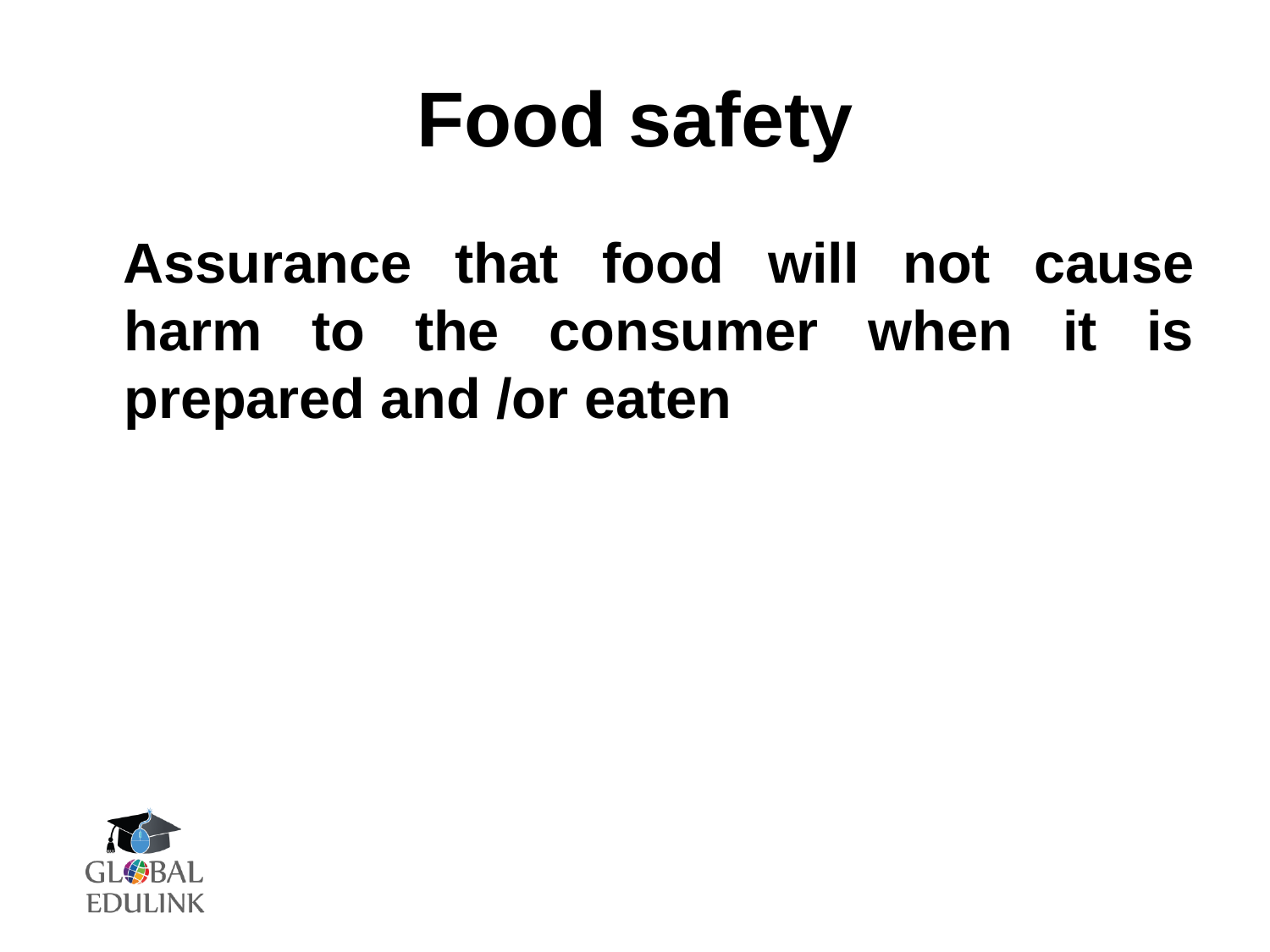# **Food suitability**

#### **Assurance that food is acceptable for human consumption**

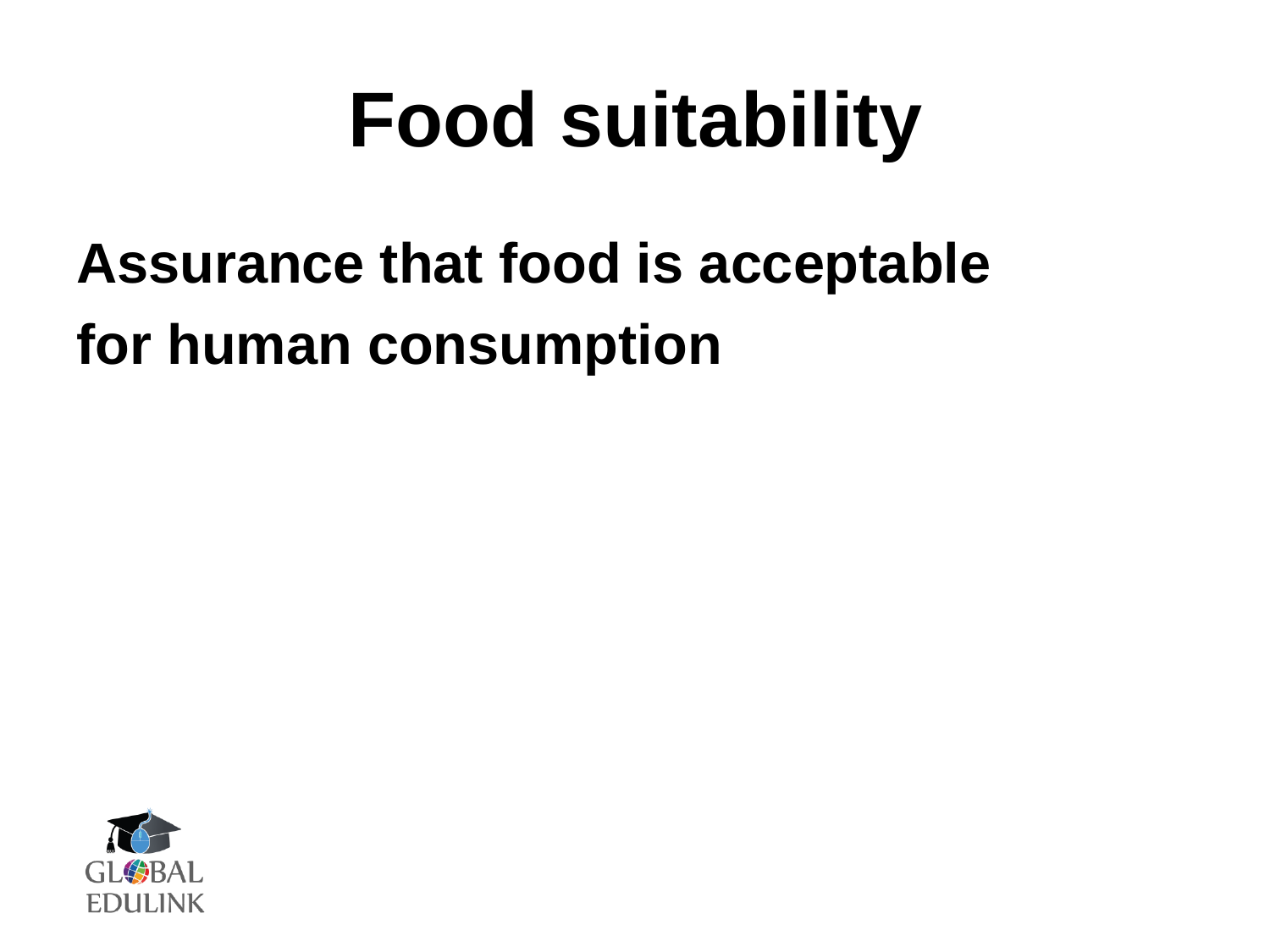### **Contaminant**

 **Any biological or chemical agent, foreign matter, or substances not intentionally added to food which may compromise food safety or suitability**

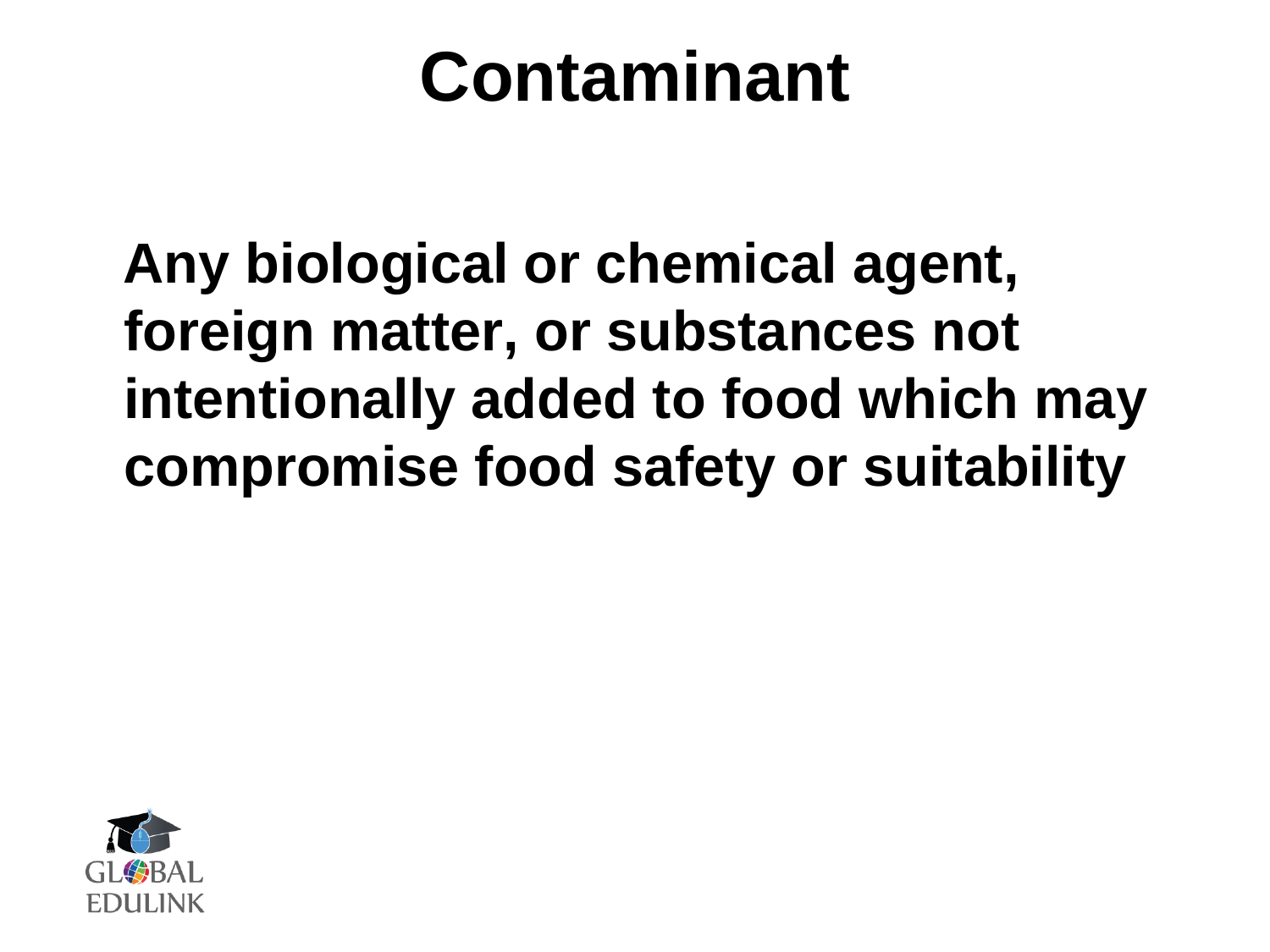# **Contamination**

#### **The introduction or occurrence of a contaminant in a food or food environment**

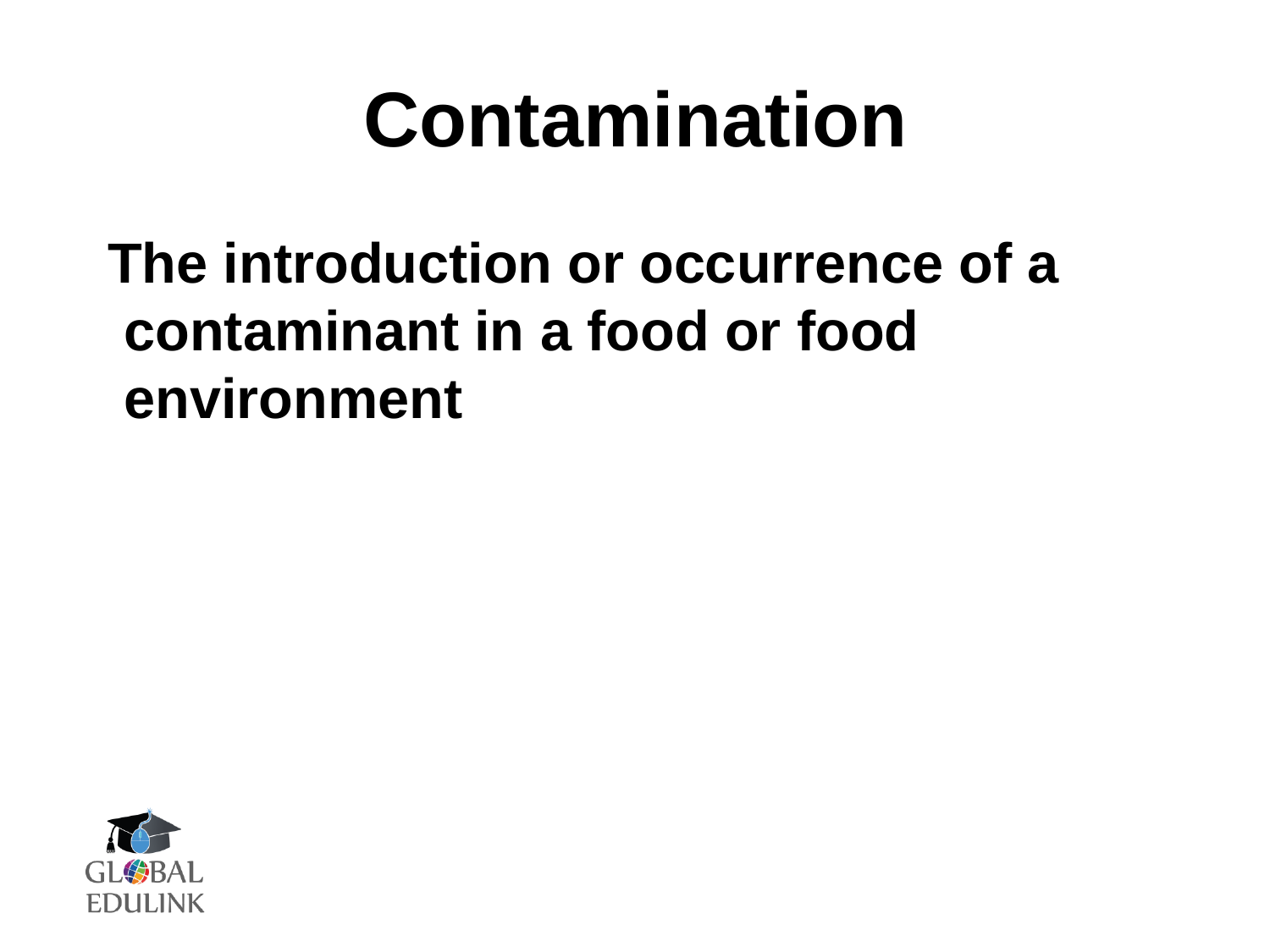# **Cleaning**

#### **The removal of soil, food residue, dirt, grease or other objectionable matter**

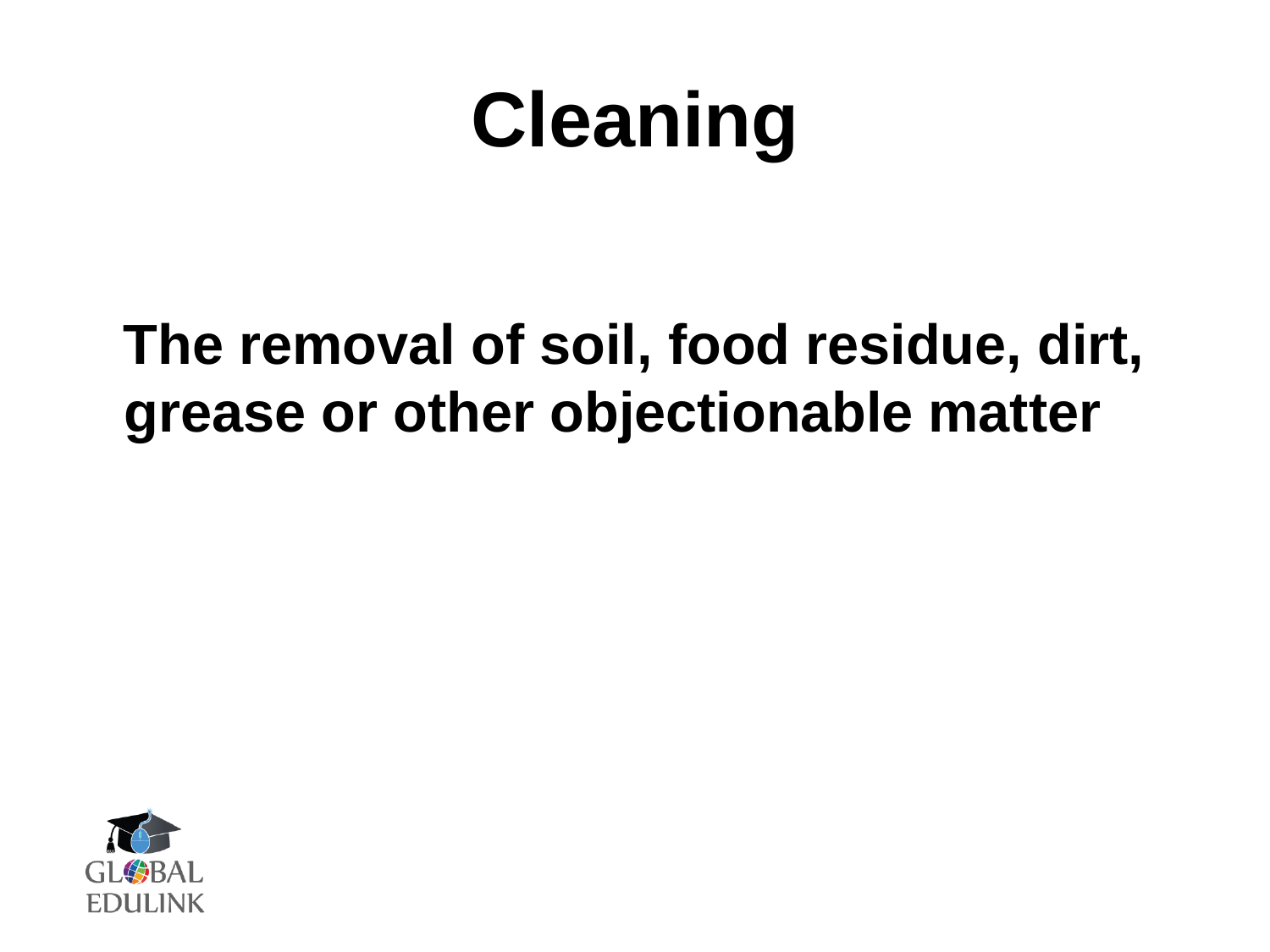# **Disinfection**

 **The reduction, by means of chemical agents and/or physical methods, of the number of microorganisms in the environment, to a level that does not compromise food safety or suitability**

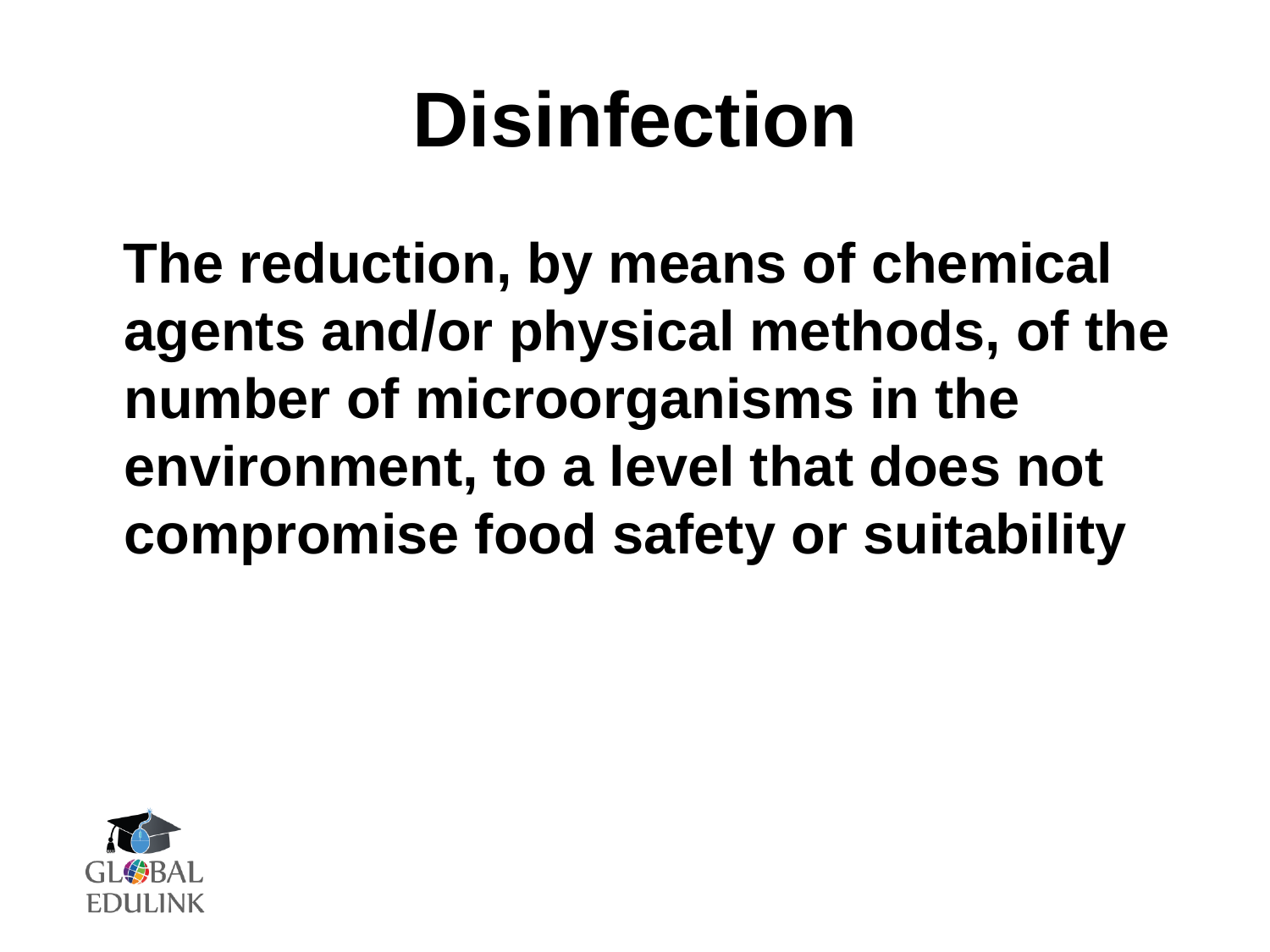### **Areas examined under GHP**

- **1. Primary production**
- **2. Establishment: design and facilities**
- **3. Control of operation**
- **4. Establishment: maintenance and sanitation**
- **5. Establishment: personal hygiene**
- **6. Transportation**
- **7. Product information and consumer awareness**
- **8. Training**

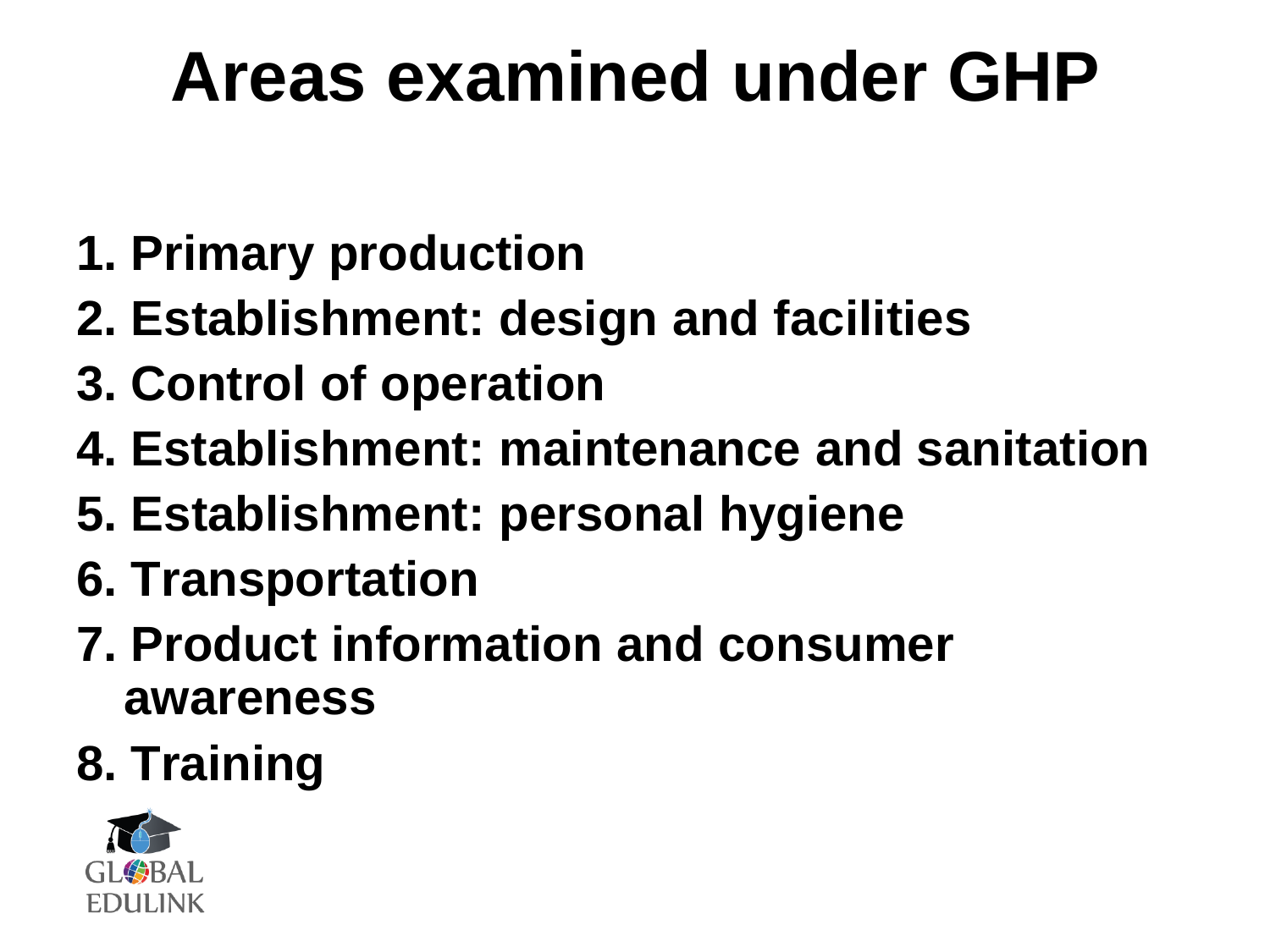# **Primary production**

- **Hygienic practices should reduce the likelihood of introducing hazards that may be difficult or impossible to control at later stages of the food chain**
- **Examples: pesticides, antibiotics, mycotoxins, microorganisms in foods eaten raw or fresh**

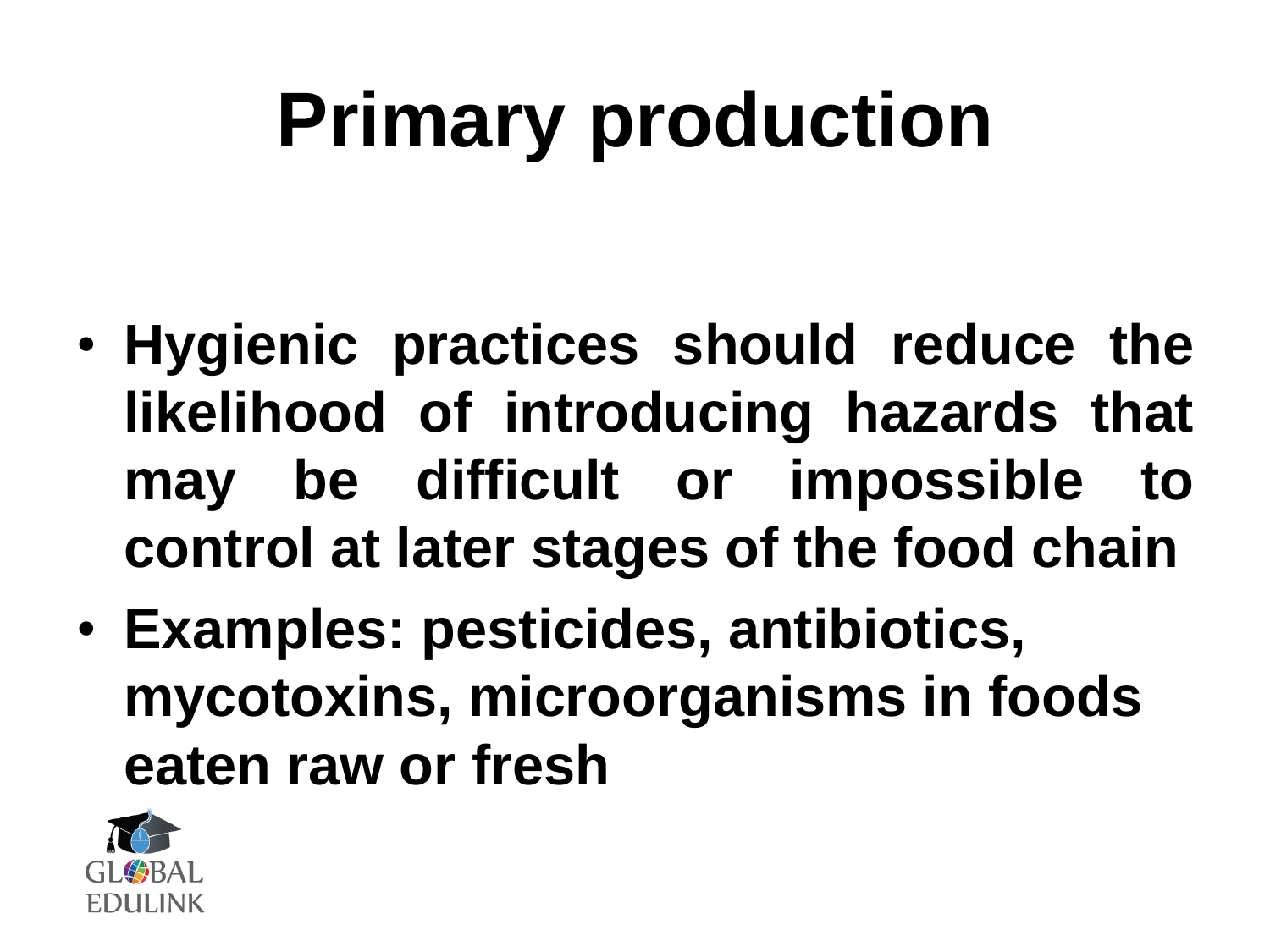# **Establishment : design (1)**

 **Premises, equipment, surfaces and facilities should be located, designed and constructed to ensure:**

- **minimum contamination**
- **proper maintenance, cleaning, disinfection**
- **protection against pests**EDHLINK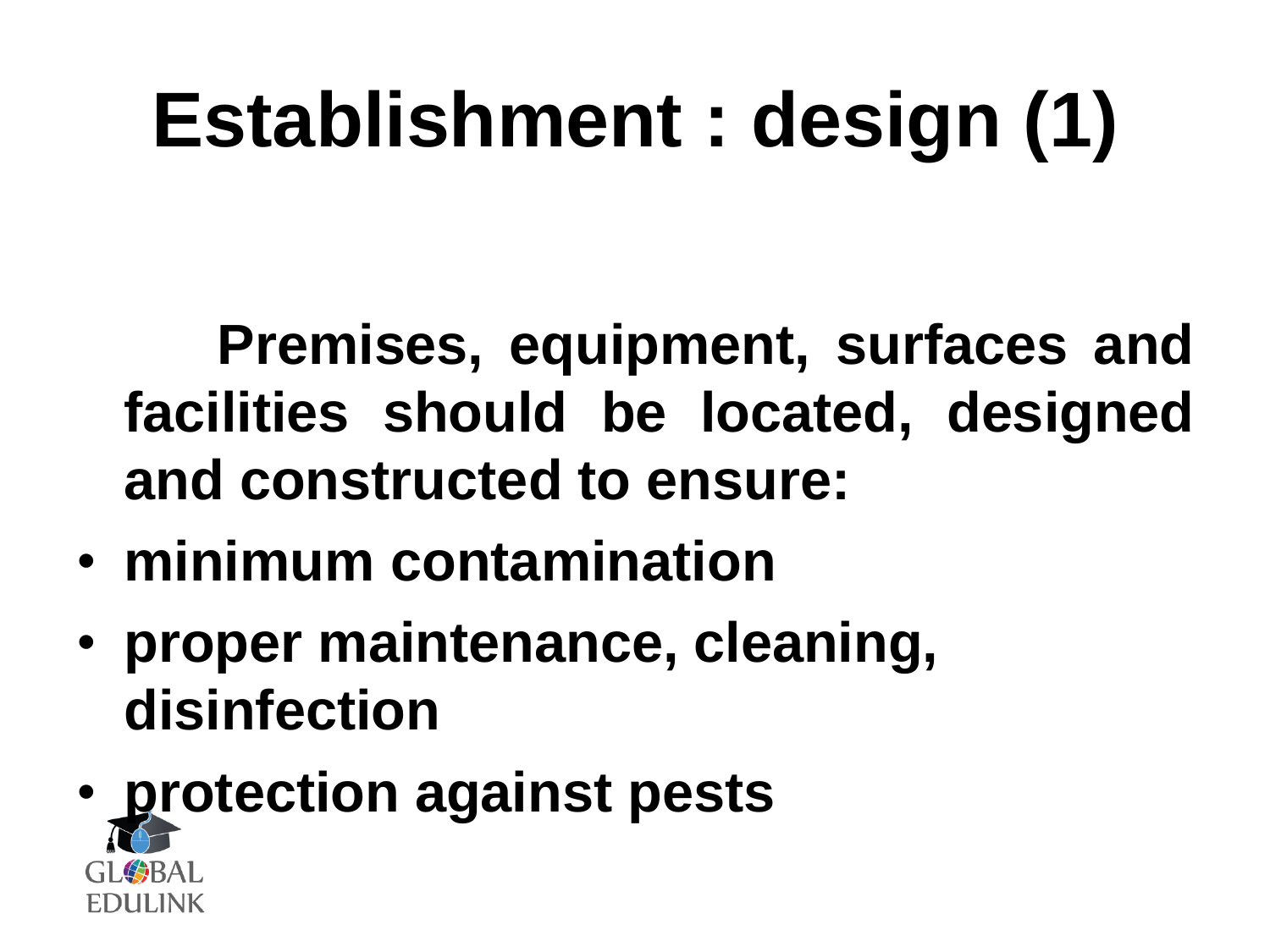# **Establishment: design (2)**

**Evaluation of the premises takes into account:**

- **1. Location**
- **2. Equipment**
- **3. Facilities :** 
	- **water**
	- **air**
	- **lighting**
	- **storage**

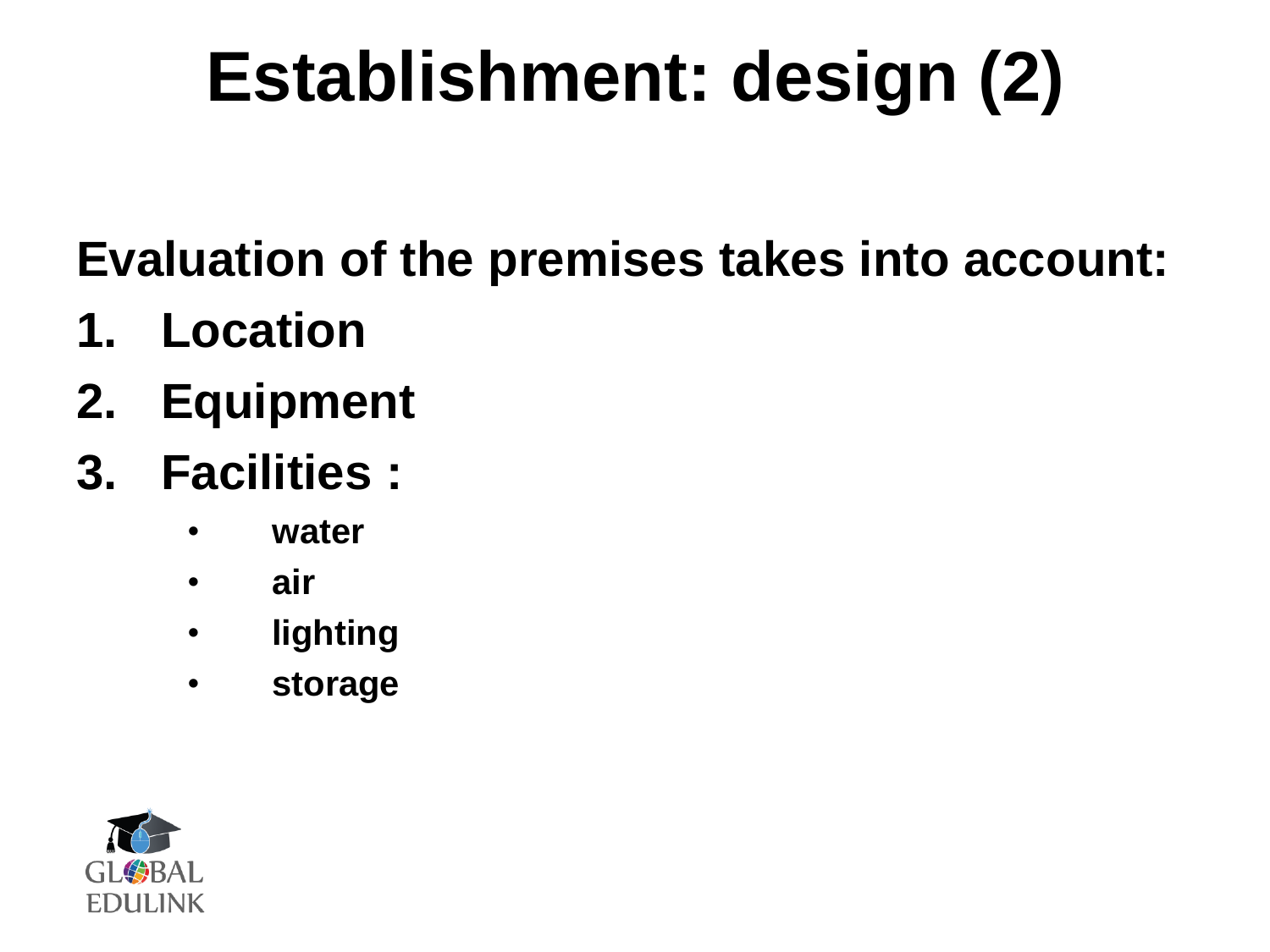# **Establishment : practice**

- **"Good housekeeping" applies to the surroundings and the roof of the establishment**
- **Pest control starts at the boundaries of the premises**
- **Water management deals with incoming and used water**
- **Windows are closed or screened**
- **Internal surfaces are smooth and easy to clean**
- **Floors have rounded corners**
- **Ceilings and ducts are accessible for cleaning**

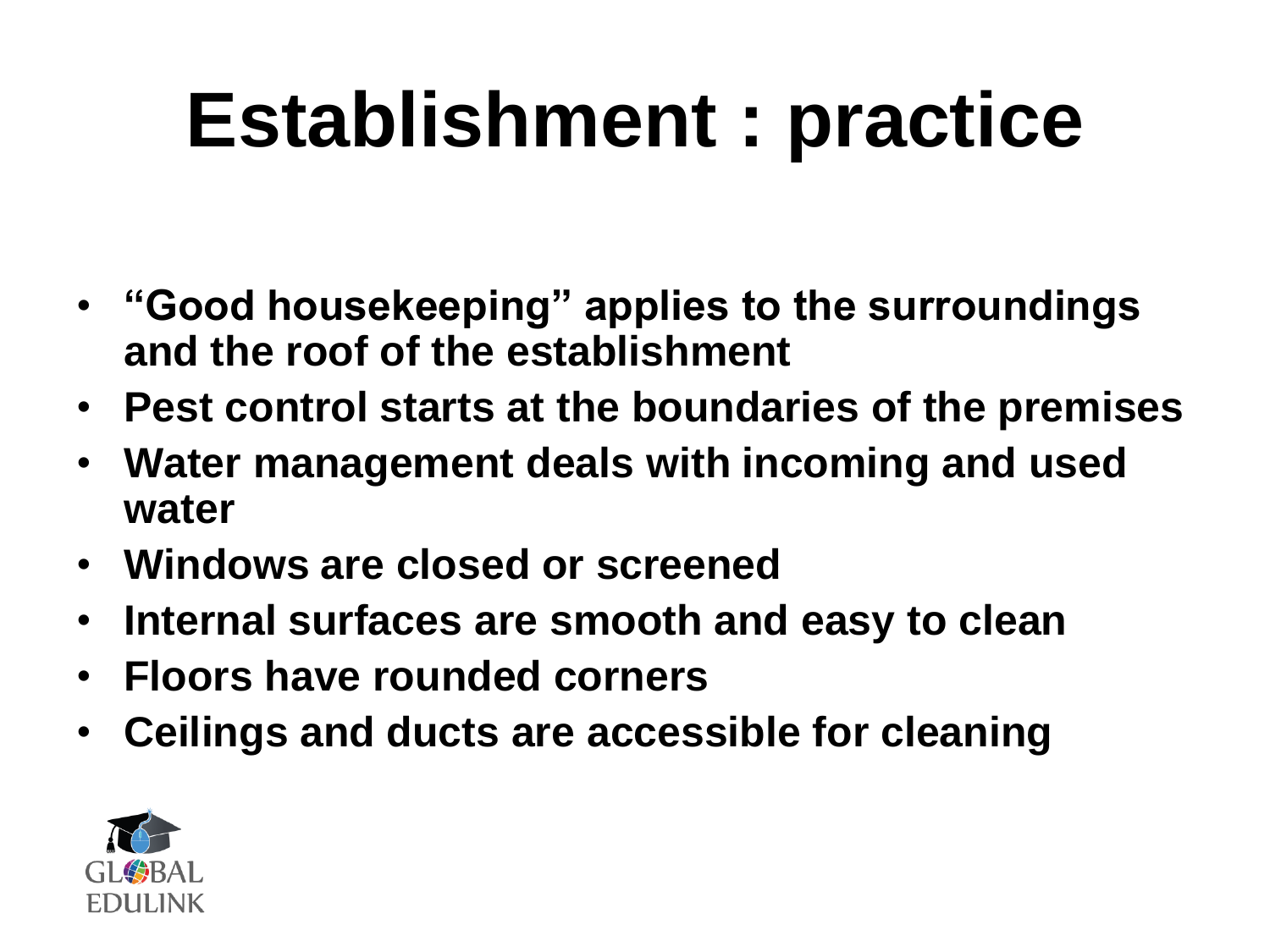# **Establishment : practice ( cont. )**

- **Dry zones are designed to remain dry**
- **Drains can be cleaned**
- **Cable trays carry cables, not dirt or dust**
- **Only potable water is in contact with food**
- **Air handling systems deliver the required air quality (and not contaminants)**
- **Doors are closed when not used**

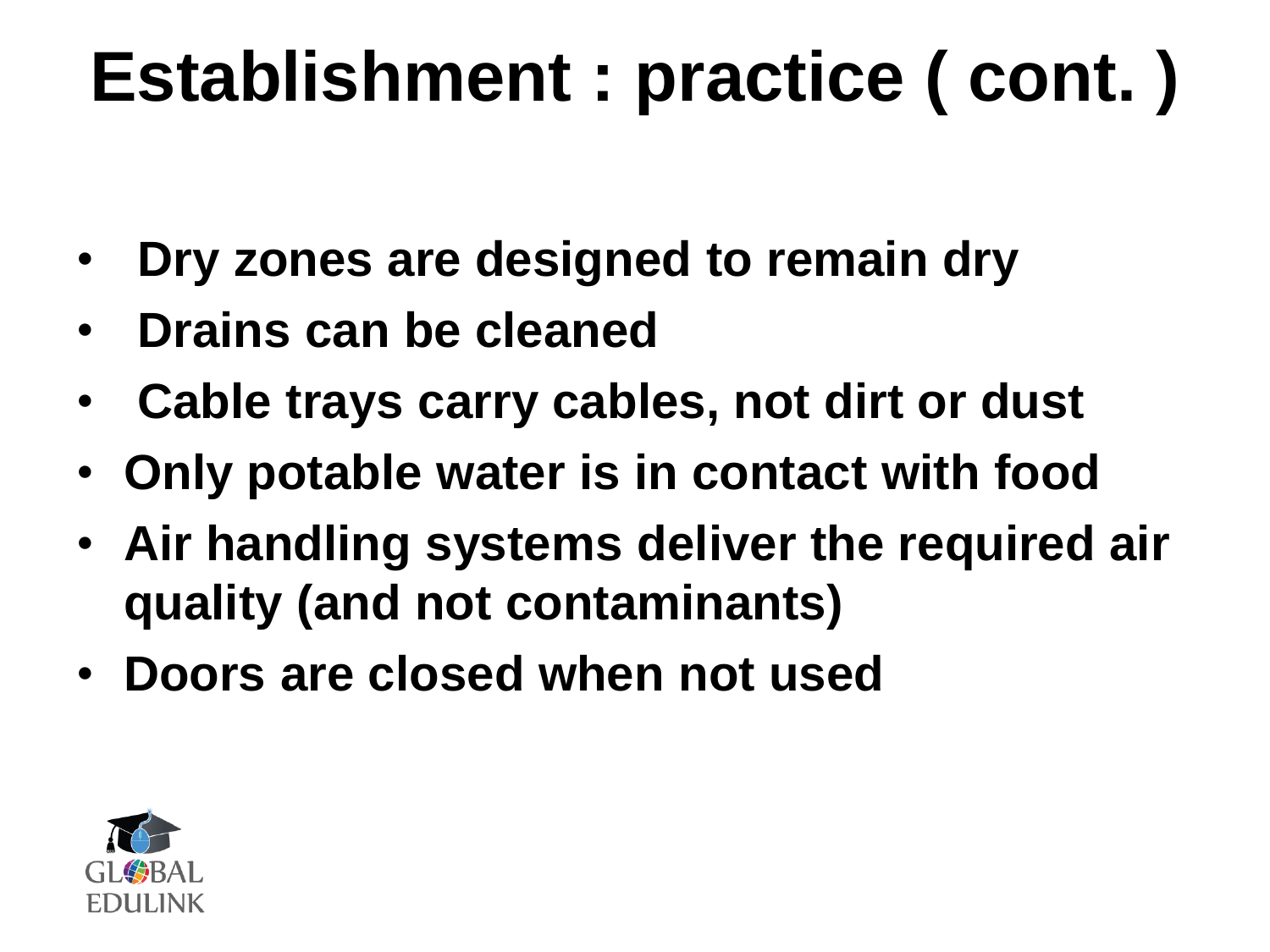# **Control of operation**

- **Control of food hazards through HACCP**
- **Hygiene control:** 
	- **1. Time & temperature** 
		- **2. Humidity**
		- **3. contamination**
	- **4. Microbiological specifications**
- **Incoming materials (incl. packaging materials)**
- **Water, air, steam**
- **Management, documentation, recall procedures**

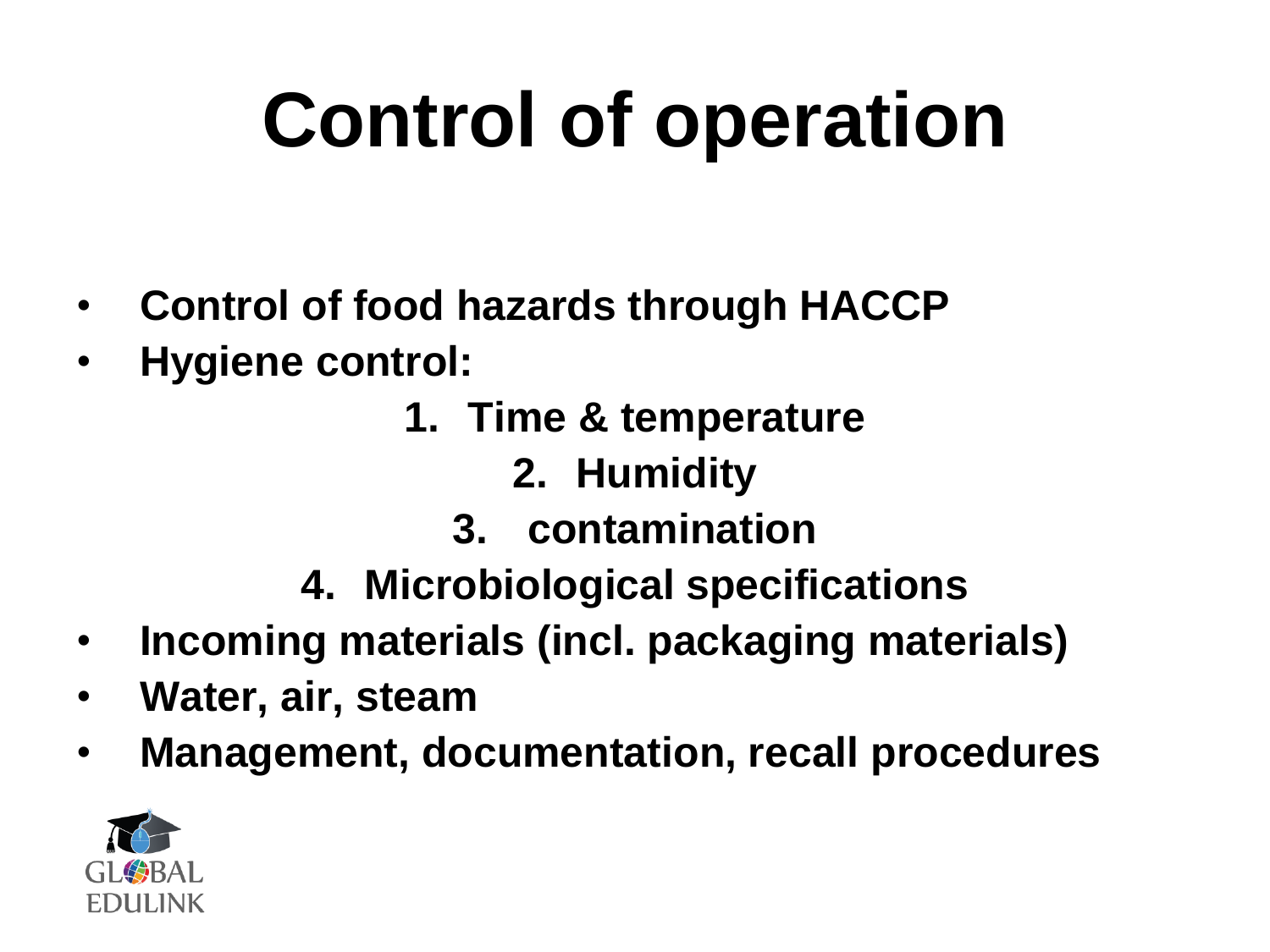# **Control : practice**

- **Keep potentially contaminated materials separated from uncontaminated ones**
- **Assure effectiveness of treatments**
- **Assure effectiveness of cleaning**
- **Assure reliability of measurements, tests and**
- **recording**
- **Perform hazard analysis when changes occur**
- **Assure updating of HACCP plan**

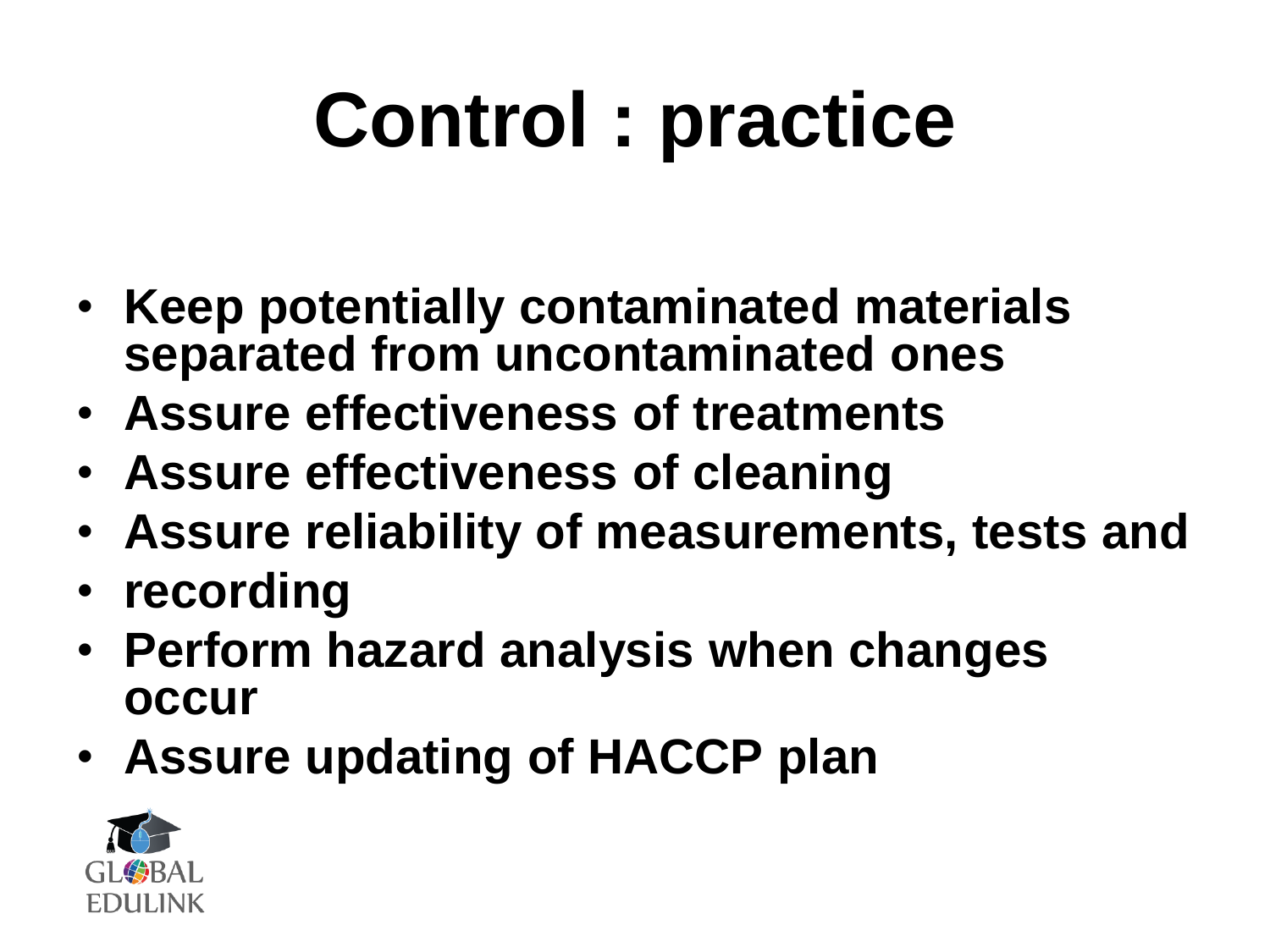## **Establishment : maintenance & sanitation**

 *Objective* **to control possible sources of food contamination through:**

- **Maintenance and cleaning**
- **Pest control systems**
- **Waste management**
- **Monitoring**

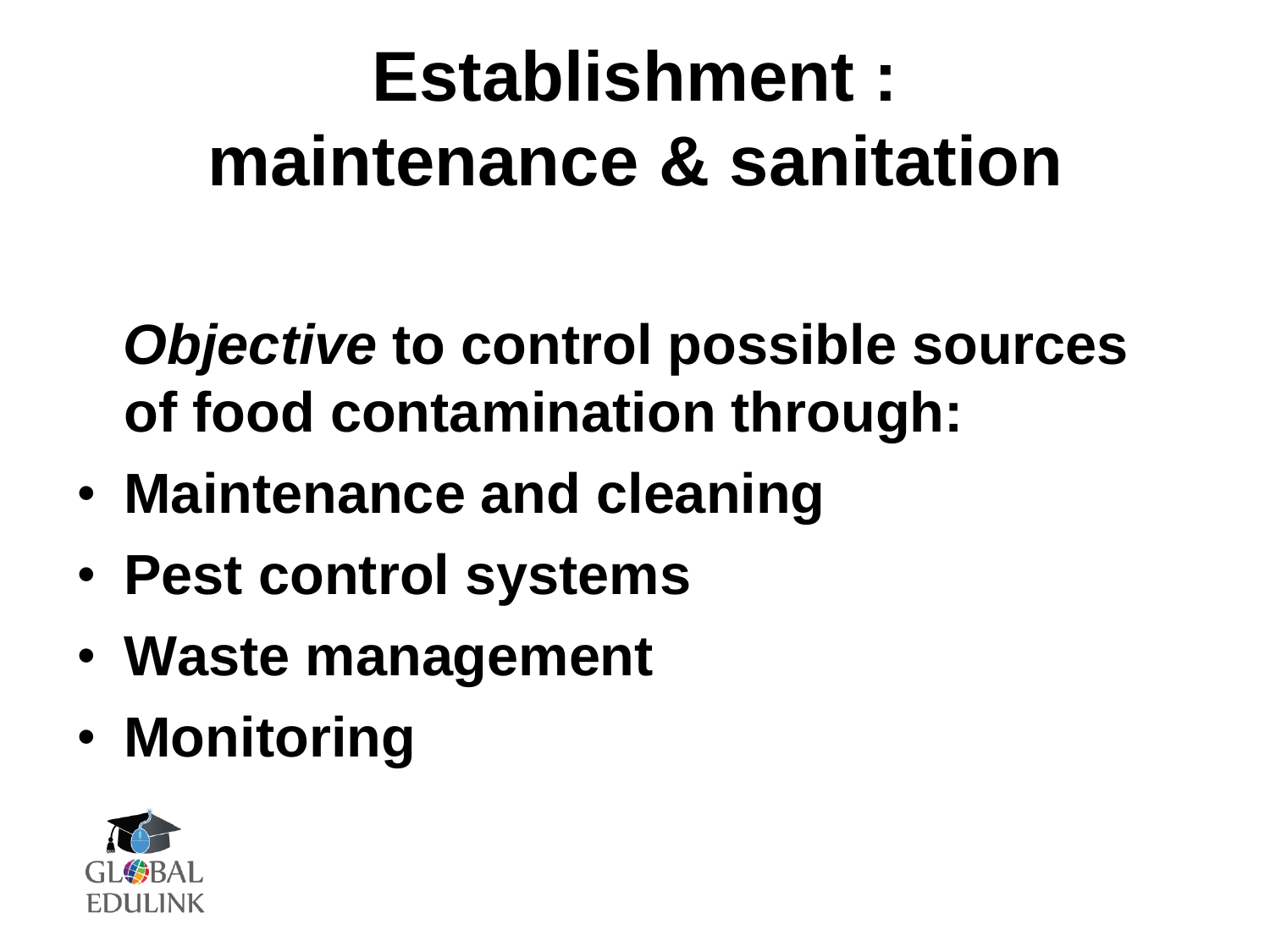# **Maintenance**

- **Establishments and equipment should be kept in condition to:**
- **facilitate sanitation procedures**
- **function as intended, particularly at Critical Control Points (CCPs)**
- **prevent contamination of food e.g.debris, chemicals,pests, dust etc.**

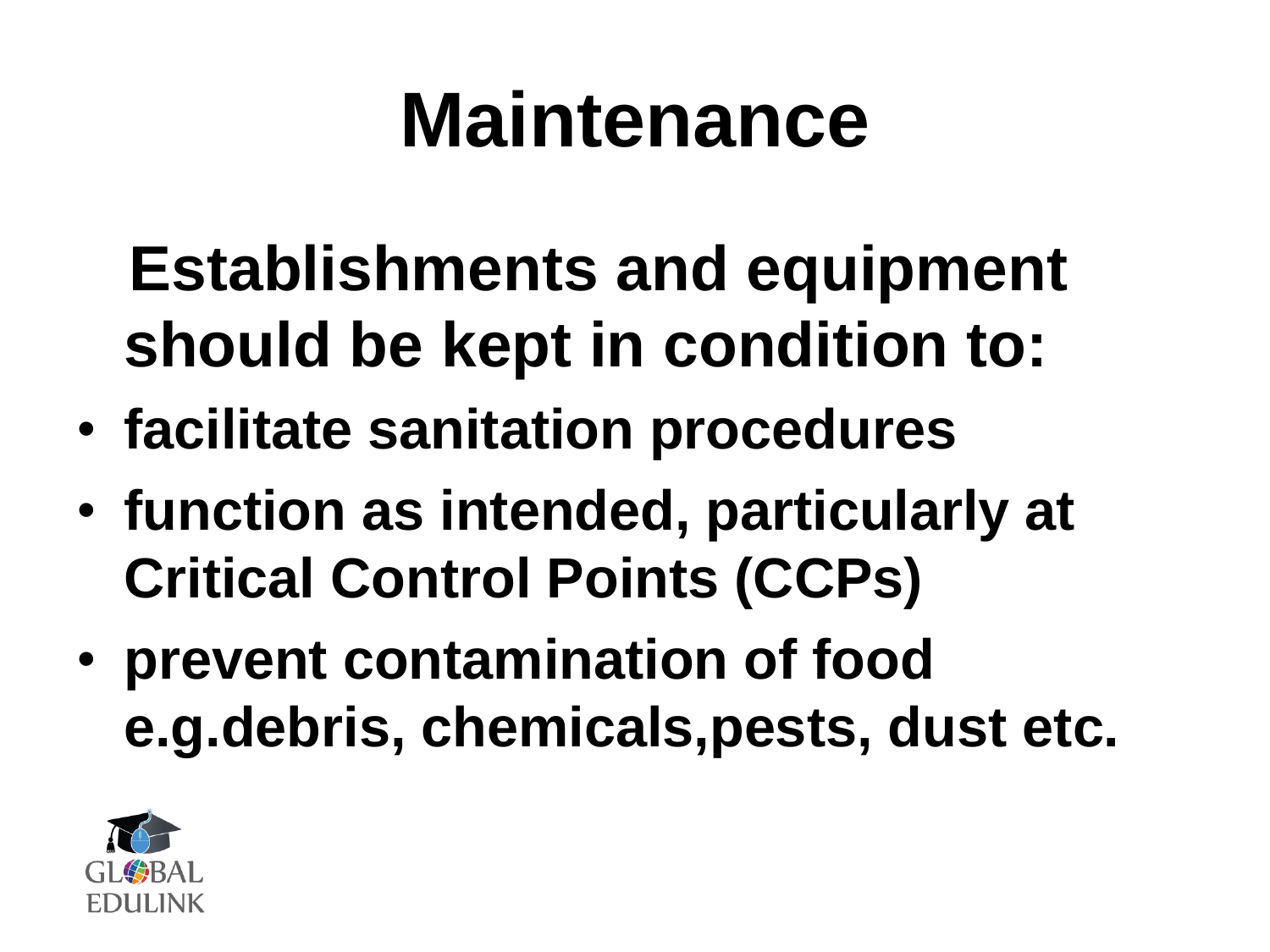# **Cleaning**

#### **Cleaning procedures involve:**

- **removing gross debris from surfaces**
- **applying a detergent solution**
- **rinsing with water**
- **disinfection where necessary**
- **dry cleaning**

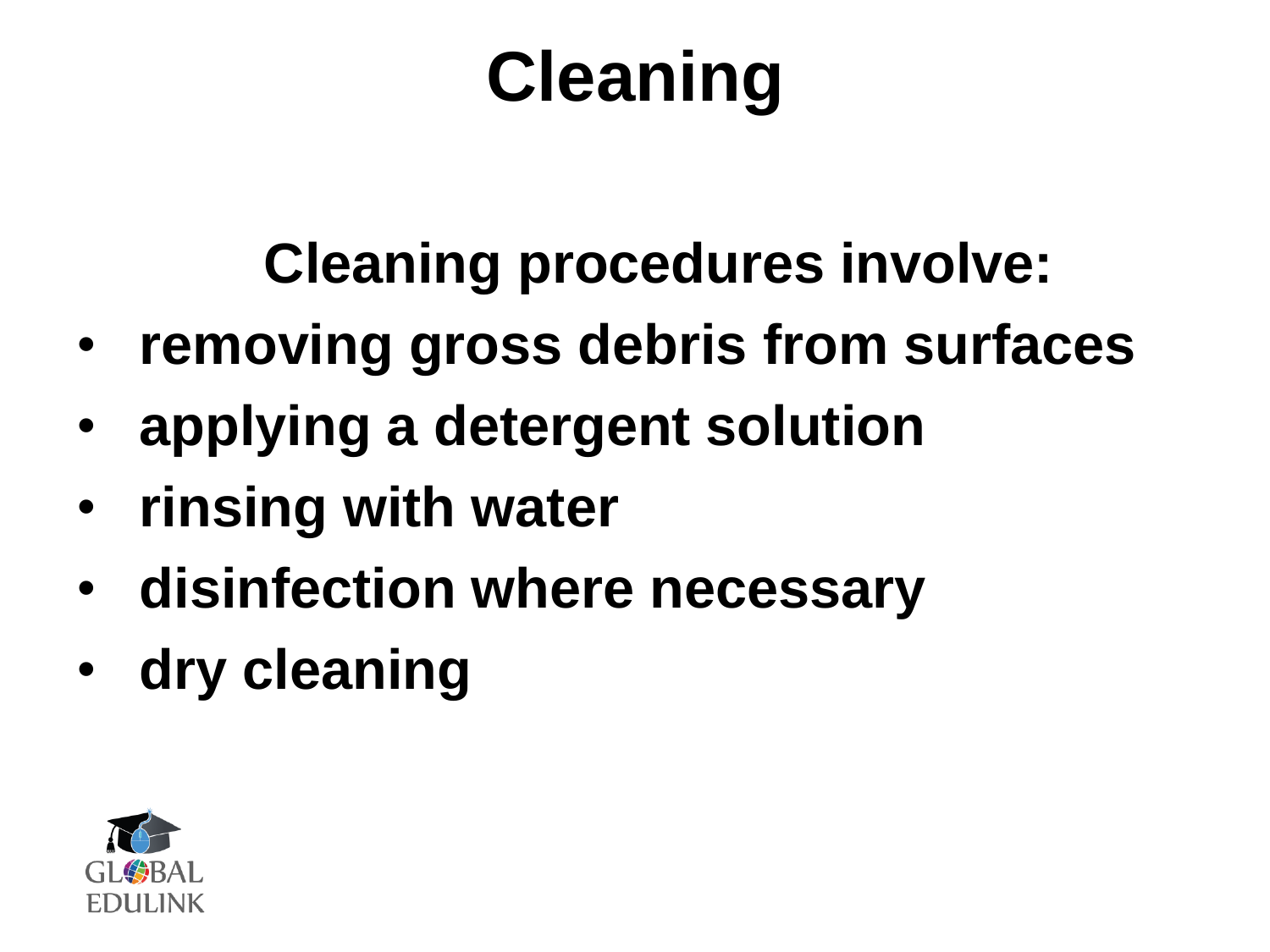### **Pest control**

- **Good hygienic practices should:**
- **prevent pests from entering the premises**
- **protect food from pests**
- **eradicate infestations immediately**
- **include regular inspections**

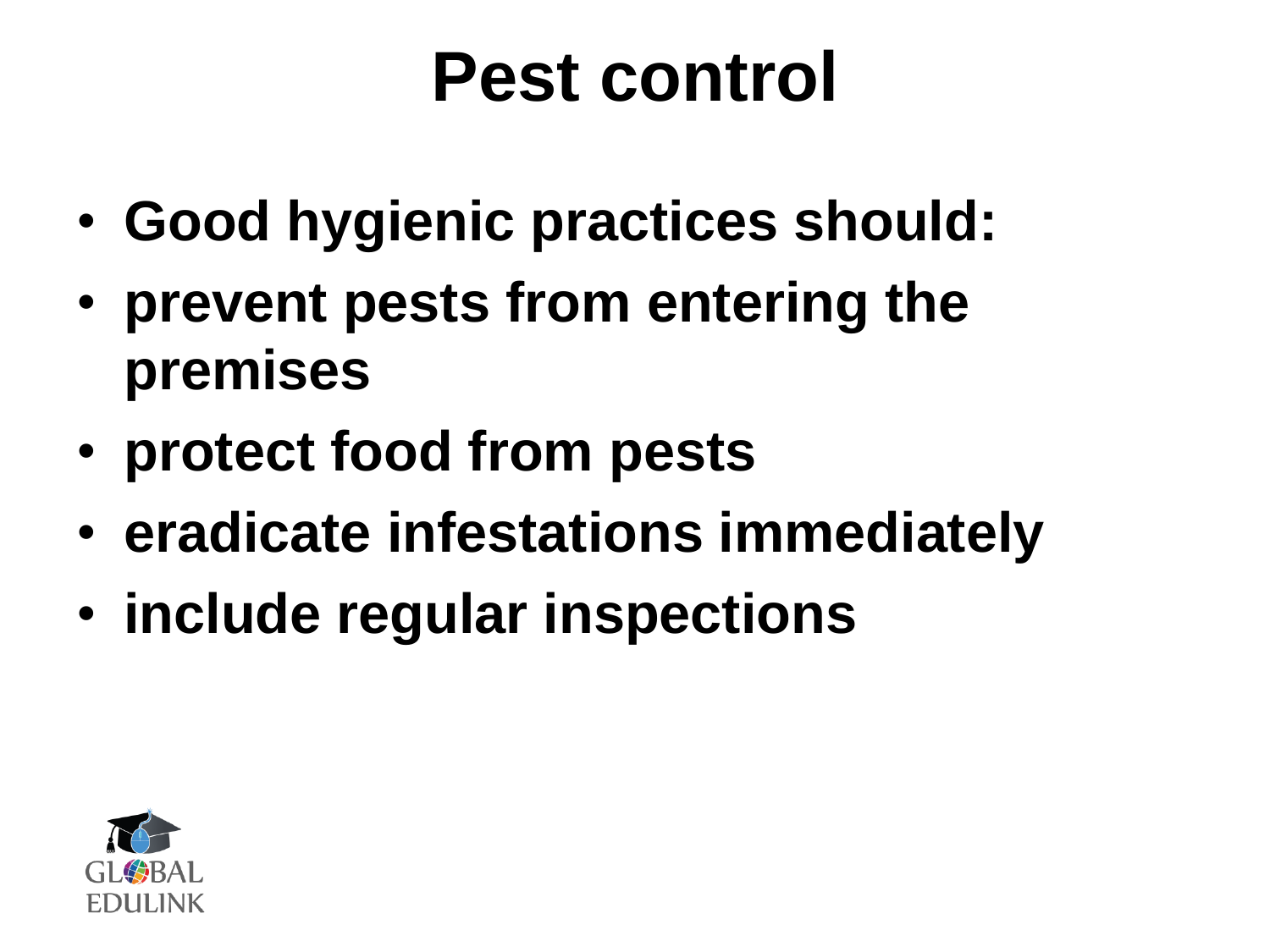### **Transportation**

- **Measures should be taken to :**
- **protect food from :**
	- **i) contamination sources**

 **ii) damage likely to render the food unsuitable for consumption**

• **provide an environment which controls the growth of pathogenic or spoilage microorganisms and the production of toxins in food**

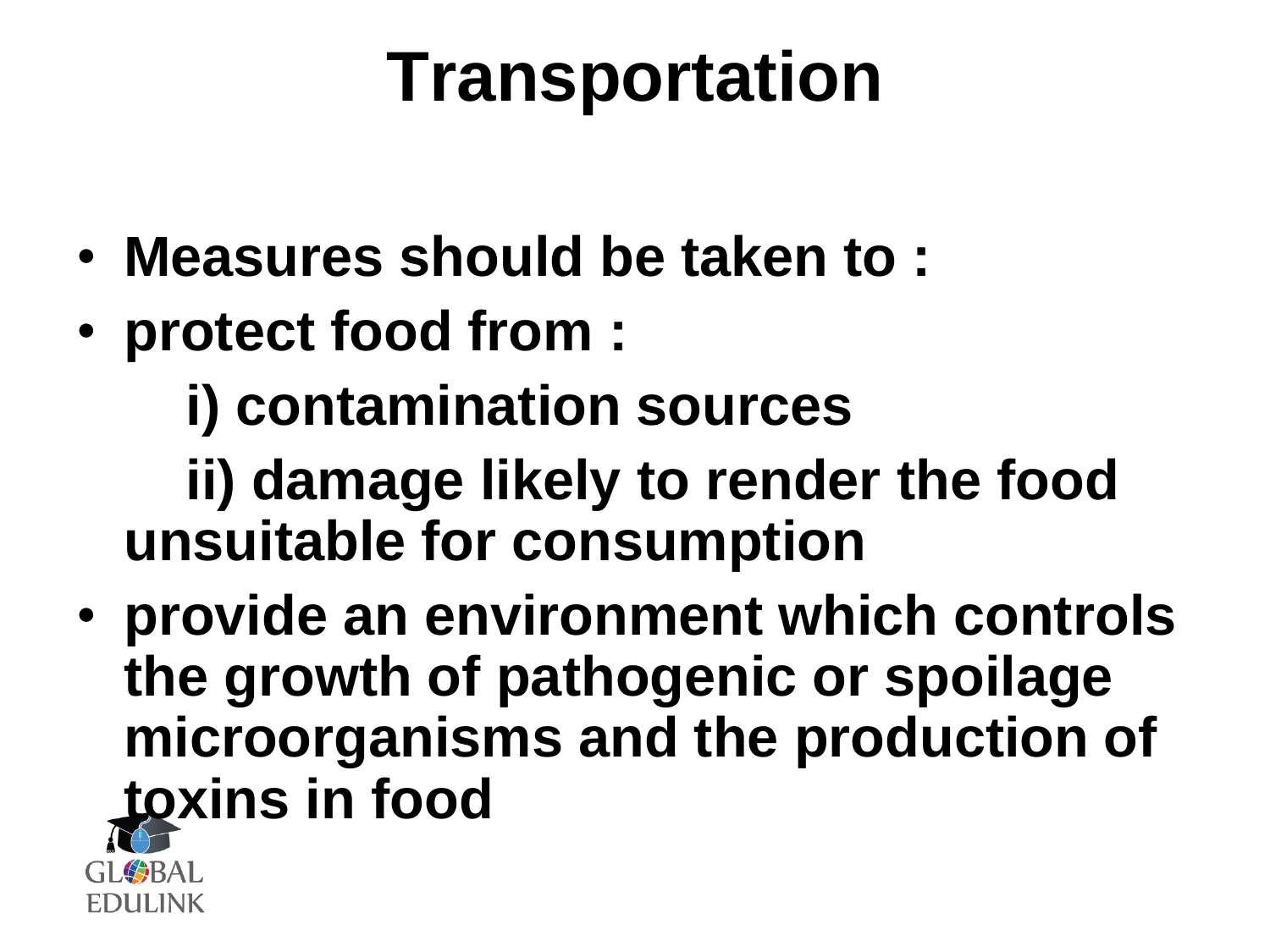**Product information and consumer awareness**

- **Product information**
- **Labelling**
- **Consumer education**

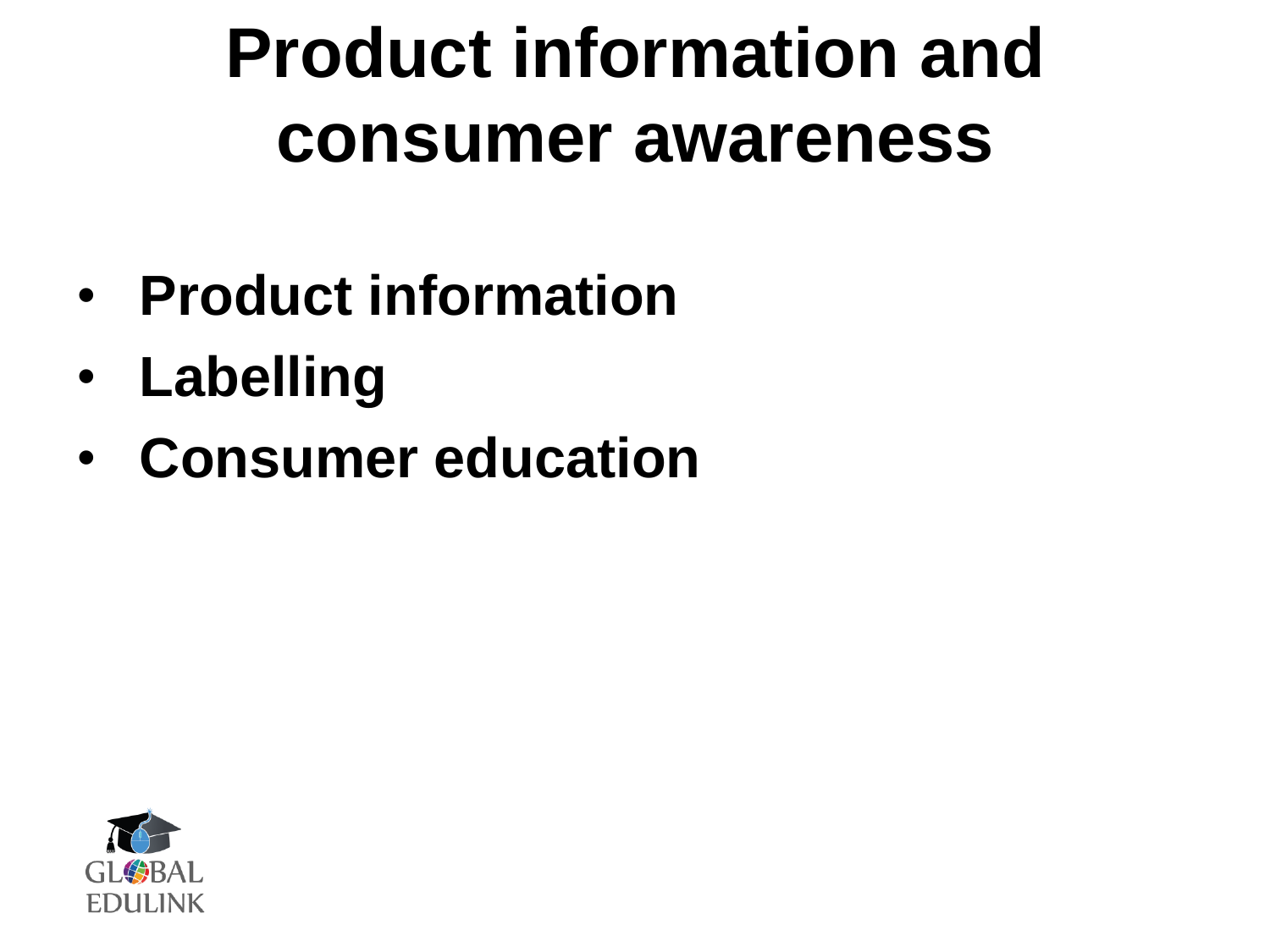# **Consumer information**

- **Consumers should know enough about food hygiene to be able to :**
- **understand the importance of product information**
- **make informed choices appropriate to the individual**
- **prevent contamination and growth or survival of food borne pathogens by storing, preparing and using it correctly**

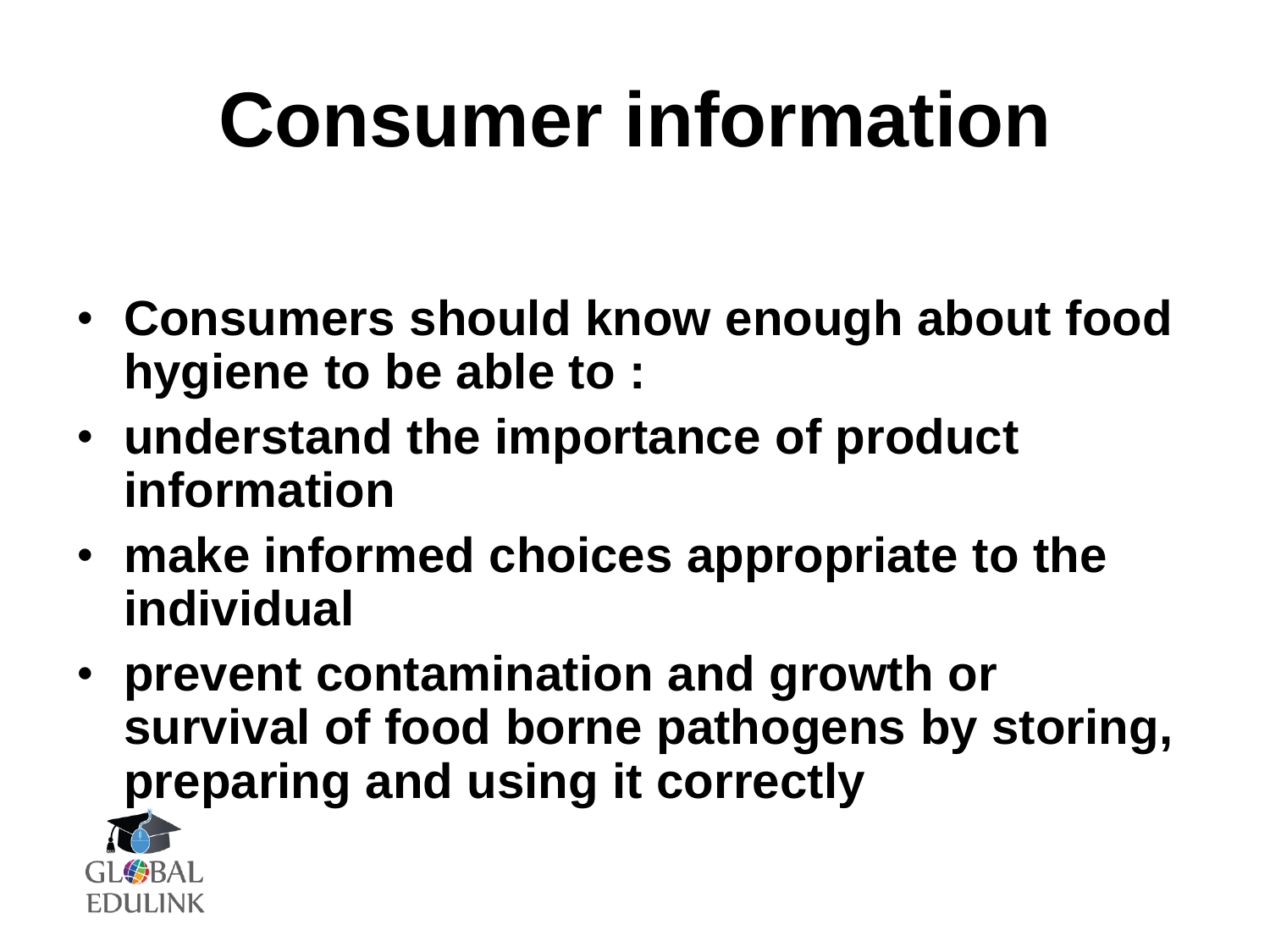# **Training**

- **Awareness and responsibilities**
- **Training programmes**
- **Instruction and supervision**
- **Refresher training**